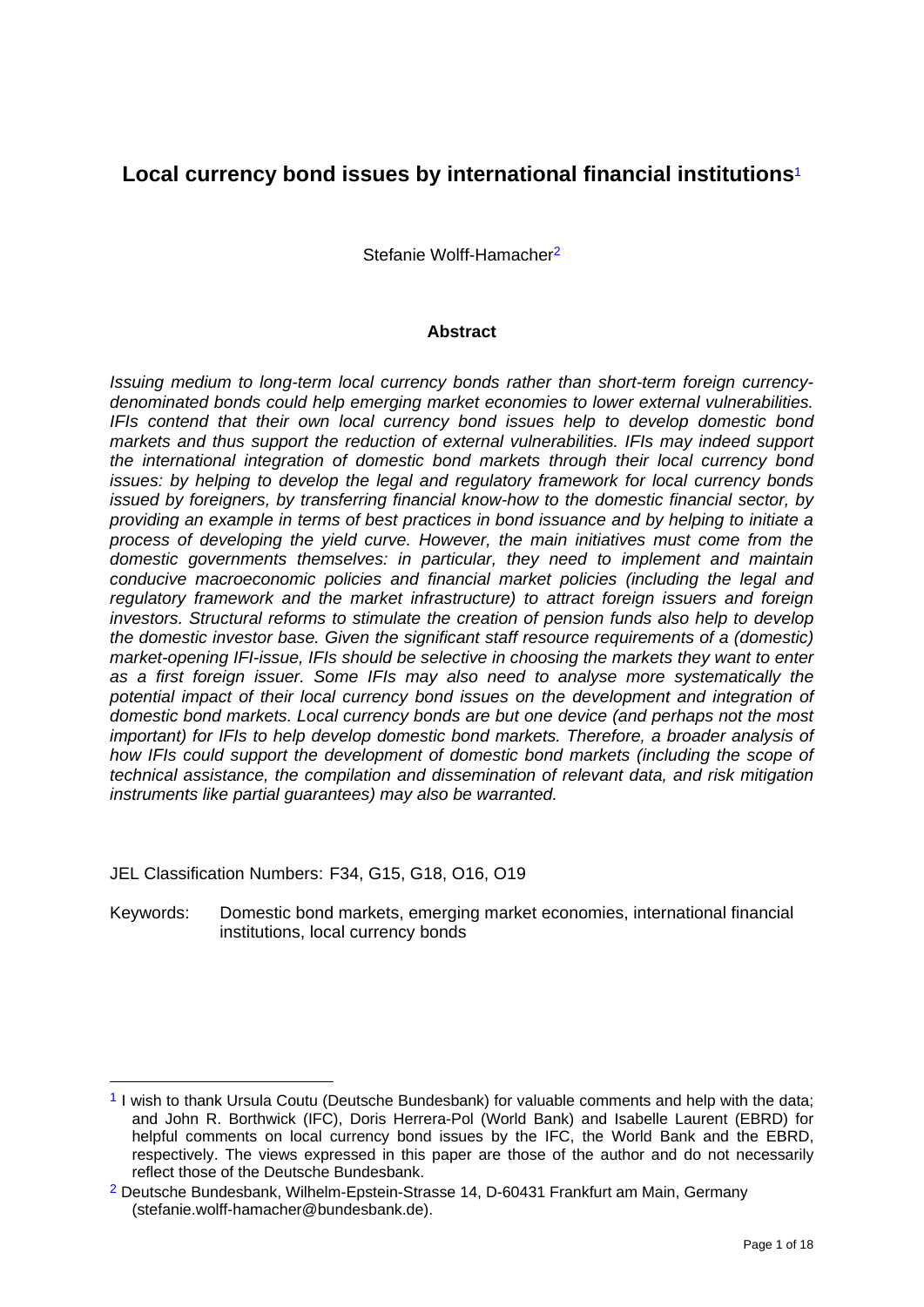## **1. Introduction**

1

The financial crises of the last decade revealed the significant risks that are associated with foreign currency-denominated debt. Local currency bond markets are seen as an important means to reduce the share of such debt and risks, and a number of emerging market economies (EMEs) have made significant efforts to develop their local currency bond markets. By now there is also a growing literature on how these markets can be advanced.<sup>3</sup>

Some international financial institutions (IFIs)<sup>4</sup> have been issuing local currency bonds for some time and consider their local currency bond activities as a potentially important contribution to domestic bond market development. This potential contribution has so far received little attention in the literature. This paper therefore presents some data on the local currency bond issuance activity of IFIs and discusses the IFIs' potential role in the development of domestic bond markets based on a review of the literature.<sup>5</sup>

# **2. Data on IFIs' local currency bond issues**<sup>6</sup>

IFIs issue local currency bonds when they offer a cost-effective funding opportunity, as a means of funding their lending in local currency and/or to help develop domestic bond markets.7 8 In 2005/FY 2006, the IFIs reviewed here raised up to *one-third of new borrowings* through issues in EME currencies. And by the end of 2005/FY 2006 up to *16½% of total outstanding borrowings* had been raised through issues in EME currencies. It is likely that most of the IFIs' borrowing in local currency was done foremost because it was a *costeffective way of raising funds*. While all of the IFIs have been diversifying their local currency bond issues among EMEs from different regions, some currencies dominate among the EME currencies chosen for issuance. For example, in 2005/FY 2006 the South African rand was the most important or second most important EME currency in terms of volumes (new and

<sup>3</sup> See, for example, World Bank (2001), BIS (2002, 2005a, 2005b, 2006a, 2006b), IMF (2005a, 2006); ADB (2006); and IADB (2006).

<sup>&</sup>lt;sup>4</sup> The following paper focuses on the Asian Development Bank (ADB), the European Bank for Reconstruction and Development (EBRD), the European Investment Bank (EIB), the Inter-American Development Bank (IADB), the International Bank for Reconstruction and Development – World Bank (IBRD) and the International Finance Corporation (IFC).

<sup>&</sup>lt;sup>5</sup> In the following, the terms "local" and "domestic" are used as synonyms and refer to developing and emerging market economies.

<sup>&</sup>lt;sup>6</sup> For a more detailed description of IFIs' local currency bond issues, see Appendices 1 and 2. Data presented here covers information up to end 2005/FY 2006.

 $7$  The ADB, for example, notes in its Annual Report that its "primary borrowing objective is to ensure availability of funds at the lowest possible cost for its operations. Subject to this objective, ADB seeks to diversify its funding sources across markets, instruments and maturities … Also, in 2005 ADB pursued the objective of contributing to the development of regional bond markets and of providing local currency financing for ADB's private sector operations through local currency bond issues." See ADB (2005), p 12. Other IFIs use similar wording.

<sup>&</sup>lt;sup>8</sup> It should be noted that IFIs generally emphasise that not only local currency borrowing but also local currency lending contributes to the development of domestic capital markets. The EIB, for example, points out that IFIs that act both as local currency lenders and bond issuers channel domestic financial savings to companies that cannot (yet) tap domestic bond markets directly. They thus act as financial intermediaries which may in itself contribute to the development function of the domestic bond market. For a discussion of IFIs' lending in local currency as a means of helping to develop domestic capital markets see EIB (1999), p 3, Hoschka (2005b), EBRD (2006a and 2006b) and IFC (2006).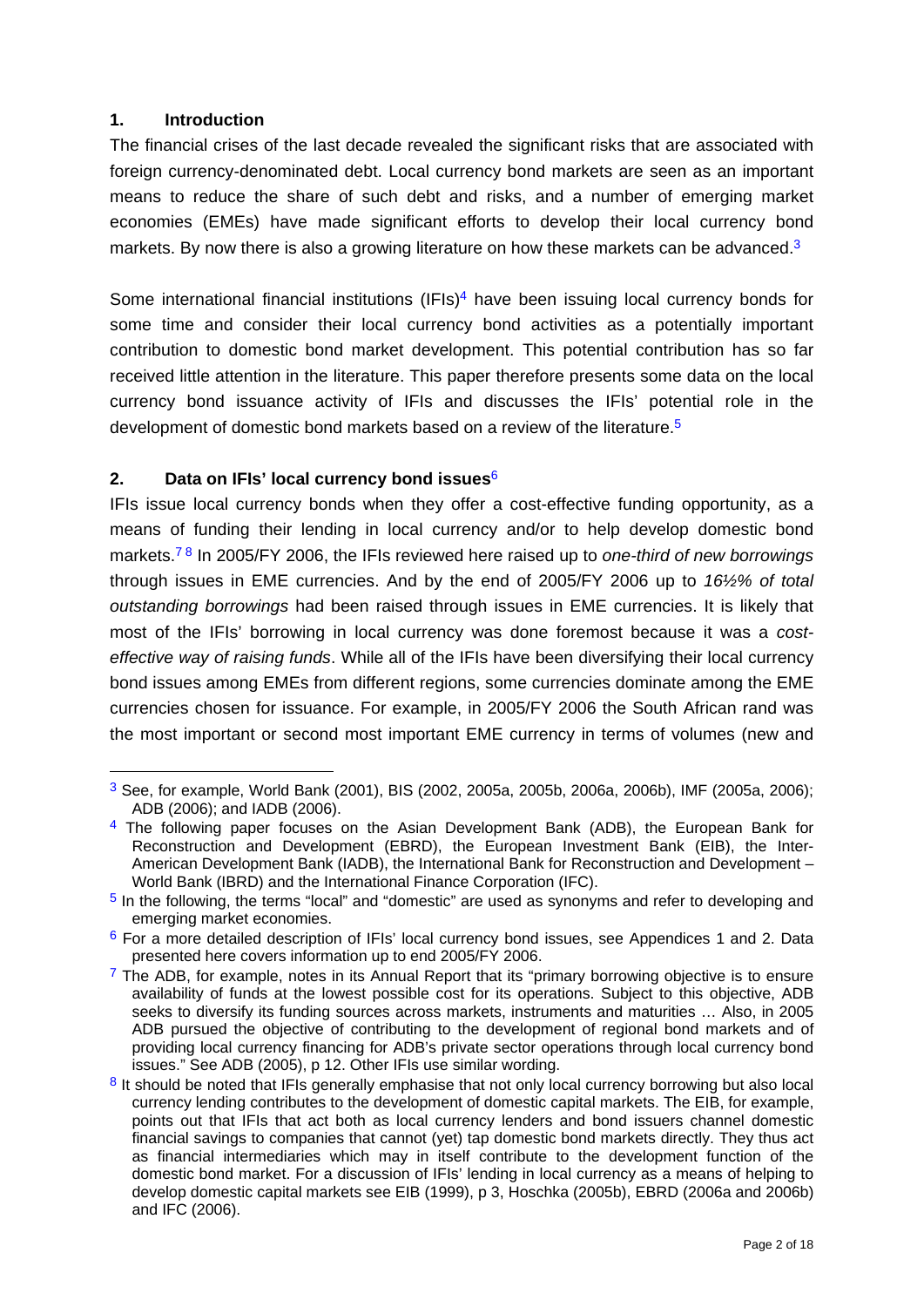outstanding borrowings) for all IFIs reviewed here.<sup>9</sup> The fact that some EME currencies are so dominant in terms of volumes supports the contention that cost-effectiveness is the primary motive for local currency issuance.<sup>10</sup>

When IFIs issue local currency bonds with the purpose of developing the domestic bond market, they often take a regional focus. IFIs have then often been the first, or among the first foreign entities, to issue in a particular local currency.

As regards the format, IFIs have launched local currency bonds as "traditional" foreign bonds, Eurobonds and global bonds.<sup>11</sup> Whether "traditional" foreign bonds, Eurobonds and global bonds have the same impact on domestic bond market development will be discussed in chapter 5, but it should be noted that some IFIs mainly refer to their domestic or global bond issues rather than the Eurobond issues when discussing their market development impact.12

Of the IFIs reviewed here, the *Asian Development Bank* and the World Bank were the first to issue a local currency bond in a domestic market, when in 1970 they launched Yendenominated bonds in then-still-emerging Japan (the so-called "Samurai bonds").13 After the Samurai bonds, the ADB continued to focus on Asia, with a "first wave" of "traditional" foreign bonds in the 1990s (Hong Kong, Korea and Taiwan), and a "second wave" starting in 2004 (India, Singapore, Malaysia, Thailand, China and the Philippines). In most cases the ADB was the first foreign issuer in the respective local currency in the domestic market.

The *European Bank for Reconstruction and Development* took a special interest in central and eastern Europe, starting in the mid-1990s and issuing bonds in the currencies of Hungary, the Czech Republic, Poland, Russia, Estonia and the Slovak Republic. Unlike the ADB, the EBRD has typically (but not exclusively) issued local currency bonds in the

<sup>9</sup> In 2005/FY 2006, five out of the six IFIs reviewed here raised between one-third and two-thirds of new borrowings in EME currencies through issues in South African rand. And as of end 2005 (end FY 2006 in the case of the IFC), the IFIs had raised between 20% and 60% of total outstanding borrowing in EME currencies through issues in South African rand.

 $10$  It should be noted that the composition of new bond issues per currency may change significantly from year to year. Nevertheless, the South African rand has been an important issuing currency for IFIs for several years. Another important currency in terms of volumes has been the Hong Kong dollar.

<sup>11</sup> A *"traditional" foreign bond* is issued by a foreign entity in the domestic market in whose currency the bond is denominated. "Traditional" foreign bonds are issued under the regulations of the domestic market. Many have been nicknamed, for example, "Yankee bonds" (for US-dollar bonds issued by a non-US entity in the US market), "Samurai bonds" (for a yen bond issued by a non-Japanese entity in the Japanese market) etc. A *Eurobond* is issued outside the domestic market in whose currency the bond is denominated. Eurobonds are typically underwritten by an international syndicate, free from national regulations, and cleared through a pan-European clearing system. *Global bonds* are a hybrid that can be offered in several markets simultaneously.

<sup>&</sup>lt;sup>12</sup> Domestically and globally issued local currency bonds represent a much smaller share in new and outstanding borrowings than all EME issues. The South African rand issues, for example, were predominantly, if not exclusively, Eurobond issues.

 $13$  The ADB's Samurai bond was a privately issued bond that was followed in the same year by a publicly issued bond from the World Bank.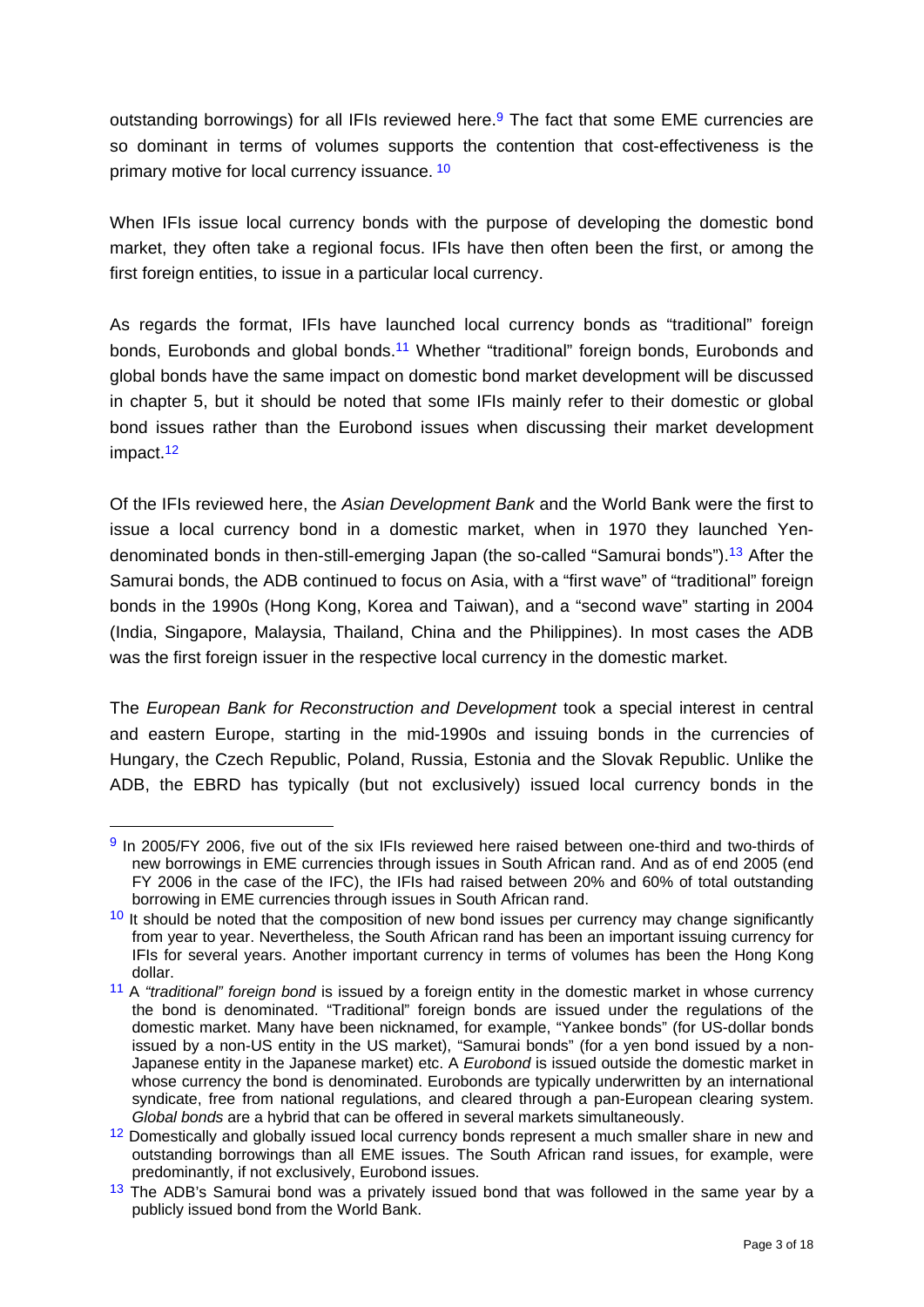international markets as Eurobonds or global bonds. However, the EBRD was also the first issuer of Hungarian forint bonds in the Hungarian market (in 1994 and 1996). Most recently (in 2005) it became the first foreign issuer to launch a rouble bond in the Russian market.

The *European Investment Bank* has focused on new EU member states and on accession and acceding countries, with a "first wave" in the 1980s (Spain, Portugal and Greece), a "second wave" beginning in the mid-1990s (the Czech Republic, Hungary and Poland) and a "third wave" starting in 2003 (the Slovak Republic, Malta, Slovenia, Bulgaria and Turkey). In Spain, Portugal and Greece, bonds were issued in the domestic markets; in the Czech Republic, Hungary and Poland, issues were placed in the domestic and in the international markets; and in the Slovak Republic, Malta, Slovenia, Bulgaria and Turkey, all bonds have so far been issued in the international markets. The EIB emphasises that it was the first foreign issuer of bonds denominated in Portuguese escudos and Greek drachmae in the respective domestic markets and of bonds denominated in Hungarian forints and Bulgarian levs in the international markets.

The *Inter-American Development Bank* did not start issuing local currency bonds with the explicit objective of helping to develop domestic bond markets until 2004 and has since focused on Latin America (Mexico, Colombia, Brazil and Chile). The Mexican bond has been in global format, the other bonds have been in Eurobond format. The Mexican peso bond was also the first international bond issue in this currency in the domestic capital market under the new financial regulatory framework adopted by Mexico in 2003.

The *World Bank* has been issuing bonds in the currencies of EMEs of all regions, traditionally as Eurobonds and more recently in domestic or global format. The IBRD emphasises that it was the first foreign issuer of bonds denominated in Korean won, Mexican and Chilean pesos, Brazilian reals (FX linked) and Turkish lire in the Eurobond markets.

Finally, like the World Bank, the *International Finance Corporation* does not take a regional focus when it issues local currency bonds for the purpose of helping to develop domestic bond markets (or for other purposes). It issues in domestic and international markets. The IFC emphasises that in many cases it has been the first, or among the first foreign issuers, of local currency bonds in the domestic and international markets. Most recently (2005), it became the first foreign issuer of bonds denominated in Peruvian nuevos soles, Moroccan dirhams and Chinese renminbi in the respective domestic markets (the renminbi bonds being issued in partnership with the ADB).

# **3. Limitations to IFIs' local currency bond issuance**

As reported above and in Appendix 1, the share of IFIs' new and outstanding borrowings raised through issues in local currencies is in most cases much smaller than the share raised through issues in currencies of advanced countries. The limited share and the concentration (in terms of volume) on some EME currencies (as on the South African rand in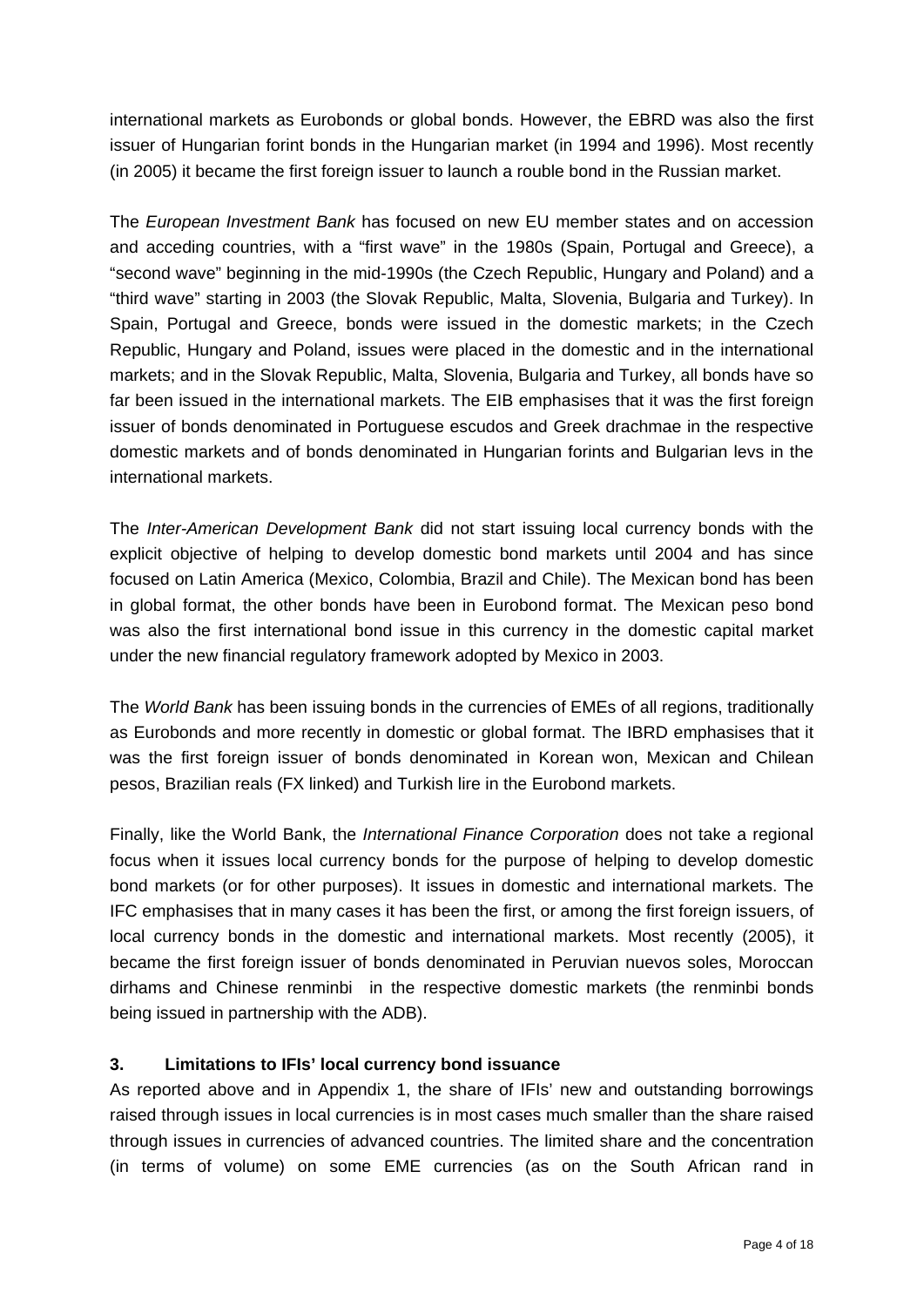2005/FY2006) are primarily the result of requirements in their charters and of their borrowing policies, including asset liability management.14

The IFIs' charters, for example, typically demand that IFIs have the *approval of the member country* in whose currency the bond is denominated and in whose domestic market they intend to issue. (The ADB and the IADB must also obtain the approval of the relevant countries so that the proceeds from their borrowings may be exchanged for the currency of any member without restriction.) Some IFIs may also be able to issue local currency bonds only if *cross-currency swap markets* already exist. For example, some IFIs' charters prevent them from taking on exchange rate risks (this is, for example, the case for the World Bank and the IADB). In the absence of opportunities for onlending the local currency raised at financial terms attractive to the client, these IFIs then need to swap all issuance into any of the currencies demanded on loans by their borrowers. Others may not be obliged to swap all local currency into hard currency but often undertake currency (and interest rate) swaps simultaneously to a bond issue. This also reflects local borrowers' preference for US dollardenominated loans (a situation which may however be changing). The IFC, for example, in FY 2006, swapped all non-US dollar (medium and long-term) borrowings into US dollars.15 Similarly, the ADB, in 2005, swapped the proceeds from all borrowings with the exception of those from issues in Philippine pesos and Chinese renminbi (as well as Japanese yen) into US dollars.<sup>16</sup> Furthermore, and as already mentioned, the IFIs' primary borrowing objective is typically to *ensure availability of funds at the lowest possible cost* for their lending operations. Subject to this key objective, IFIs try to diversify their sources of funding across markets, instruments and maturities. Finally, if local currency bonds are issued to fund direct local currency lending, *suitable projects with local currency financing needs* have to be available.17

The IFIs' charters and borrowing policies thus result in minimum requirements for IFIs to be able to issue in local currency. These minimum requirements typically include tax exemptions, domestic rating exemptions, broad investor access, low risk weighting, and reserve eligibility (see Box 1 below).

<sup>14</sup> Information on IFIs' borrowing policies can be found on the capital markets', treasuries' and investor information sections of IFIs' external websites and in their annual reports and financial statements.

<sup>15</sup> See IFC (2005).

<sup>16</sup> See ADB (2005).

 $17$  García/Dalla (2005), for example, note that, if the supranational is unable to lend simultaneously and on similar terms, it will incur a carrying cost. This would make such a transaction less attractive from an overall institutional funding objective. See also EIB (2005b), p 23.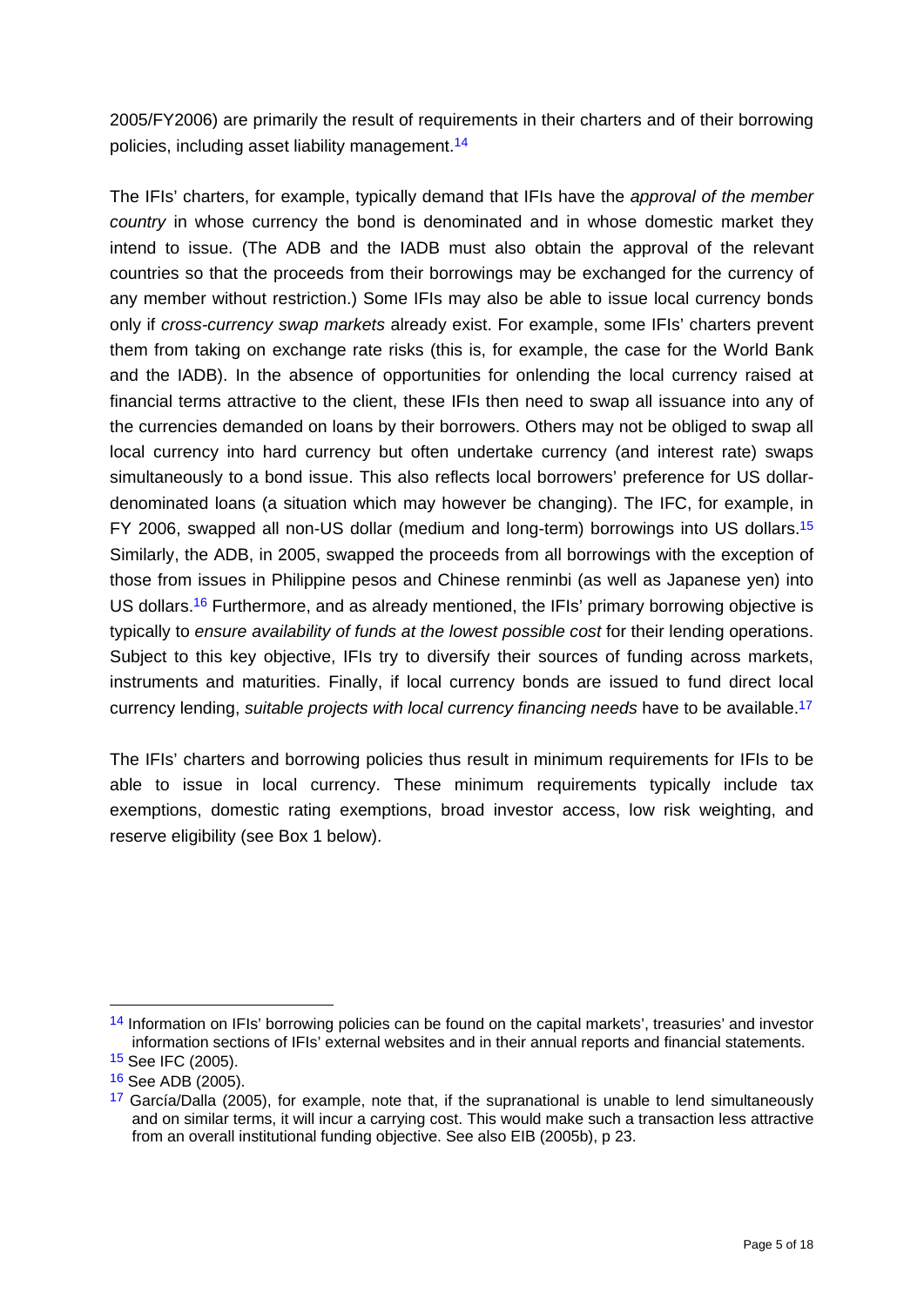Box 1. MDBs' requirements for issuing local currency bonds<sup>18</sup>

(i) *Tax exemptions.* Confirmation that interest payments by the MDB and its paying agents will be exempted from withholding taxes. This requirement is based on the fact that MDBs are granted taxfree status in their member countries.

(ii) *Domestic rating exemptions.* Since MDBs are typically rated by all three major international rating agencies, securing an additional domestic rating adds little additional value for investors.

(iii) *Broad investor access.* The ability of all major domestic institutional investors, including insurance companies and pension or provident funds, to invest in the MDB bonds increases the distribution and liquidity of bonds, lowering funding costs.

(iv) *Risk weighting.* Risk weightings of MDB bonds should be no more than 20% in line with current Bank for International Settlement guidelines ("Basle 1"). Under the new "Basle 2" guidelines this risk weighting will be reduced to 0%.

(v) *Reserve eligibility.* Similar to government bonds, MDB bonds may be eligible to be counted against statutory reserve and liquidity requirements imposed on financial institutions. This privilege broadens distribution to include commercial banks and typically improves liquidity of the bonds.

# **4. Potential benefits of IFIs' local currency bond issues on domestic bond market development**<sup>19</sup>

Proponents of IFIs' local currency bond issues generally emphasise that IFIs may help to develop domestic bond markets through the following channels:

(1) IFIs may help to develop the *legal and regulatory framework for foreign issues* by directly providing technical assistance, thus creating the basis for local currency bond issues by foreigners in the first place.20

(2) IFIs could also more directly transfer *financial know-how* to and stimulate competition in the domestic capital markets by involving domestic financial intermediaries in the issuing process together with international banks.

(3) By adopting *best practice standards* (for instance, in terms of documentation and execution), IFIs may serve domestic companies and banks as an example and thus "crowd them in" to issue local currency bonds.<sup>21</sup>

 $18$  The box is taken from Hoschka (2005b), p 9. The EIB requires the signing of a Framework Agreement that covers the legal personality of the EIB, the treatment of EIB bonds and the access to the markets. The EIB, in particular, requires EIB bonds to enjoy the same status as government bonds. See EIB (2005b), p 13.

<sup>&</sup>lt;sup>19</sup> The following chapter does not discuss partial guarantees by IFIs for local currency bonds issued by domestic private entities.

 $20$  See, in particular, García/Dalla (2005), p 7, as well as EIB (1999), p 3 and EIB (2005b), pp 5 and 22.

 $21$  See, for example, EIB (1999), p 3.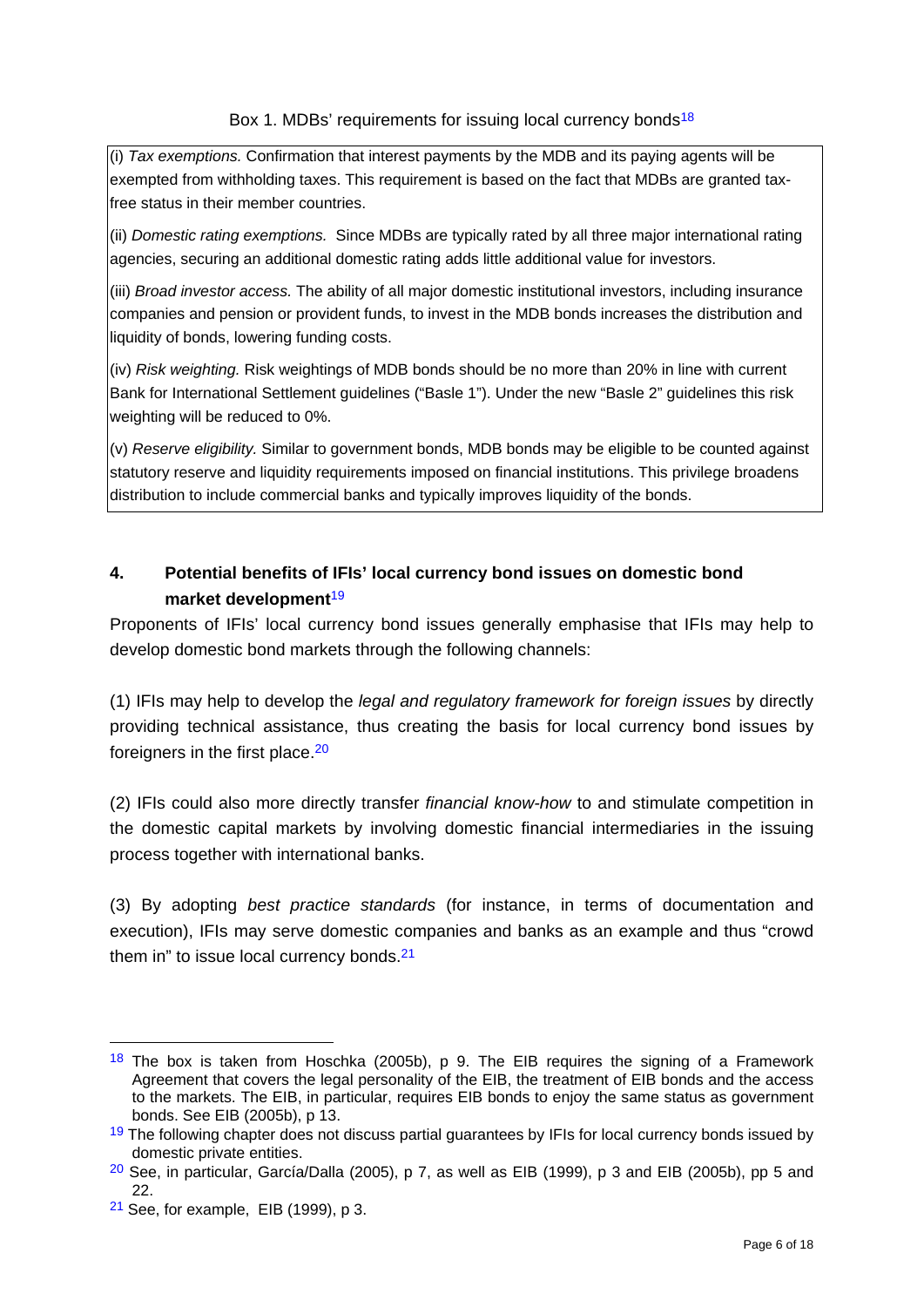(4) By regularly issuing in a domestic market IFIs may also provide *liquid benchmark bonds* which are also a prerequisite for domestic corporations and banks to issue local currency bonds.

(5) IFIs' local currency bonds may have a *signal effect:* By issuing local currency bonds, IFIs – which are well-known issuers in international capital markets – may contribute to strengthening the confidence in the stability and safety of the domestic bond market and thus bring the presence of local currency bond markets to the attention of other *foreign issuers* and to *foreign investors*:

*Foreign issuers* are attracted to local currency bond markets because these markets can provide a funding base diversification and a cost-competitive funding option (sometimes after swapping the proceeds into another currency) and may serve to establish a strategic presence in the local economy (this last motive also interests multinational companies that want to fund their operations in the host country).<sup>22</sup> Proponents of IFIs' local currency bond issues contend that in some cases foreign issuers' attention may need to be drawn to these attractions through IFIs' local currency bonds. Foreign issuers for their part may contribute to deepening financial markets and fostering innovation through the development of new asset classes and financial instruments.23

As regards the effect on *foreign investors* in local currency bond markets, proponents of IFIs' local currency bond activities claim that high-rated bonds issued by IFIs (and other foreign issuers) are often a precursor to foreign investors participating in the government and domestic corporate and bank debt markets. The main argument is that, when foreign investors first consider investing in a new market, they prefer initially to decouple the credit risk decision from the currency risk decision.<sup>24</sup> Foreign investors for their part would, in particular, contribute to a more diversified investor base for local currency bonds.

(6) IFIs may catalyse and complement the government yield curve and thus contribute to an *extension of the yield curve*.25 The potential to issues and invest in medium to long-term bonds reduces the risk of maturity mismatches. Furthermore, if EMEs want to reduce their external vulnerabilities, they should be particularly interested in diversifying the investor base. The availability of a yield curve that extends over a wide range of maturities would be an important contribution to this end 26

 $22$  See Herrera-Pol (2005), p 5.

 $23$  Like the IFIs other foreign investors may of course also provide an example to domestic issuers and provide diversification opportunities to domestic investors.

 $24$  See, for example, EBRD (2005), p 3.

 $25$  See, in particular, García/Dalla (2005), p 8 and EIB (1999), p 3. In countries with fiscal surpluses, local currency bond issuance by foreigners may even substitute as benchmark issues at the margin when the government reduces its borrowing programme. See Hoschka (2005a), p 24.

 $26$  The EBRD emphasises that IFIs may also contribute to developing a money market reference rate, which may be missing in some EMEs (see also chapter 5).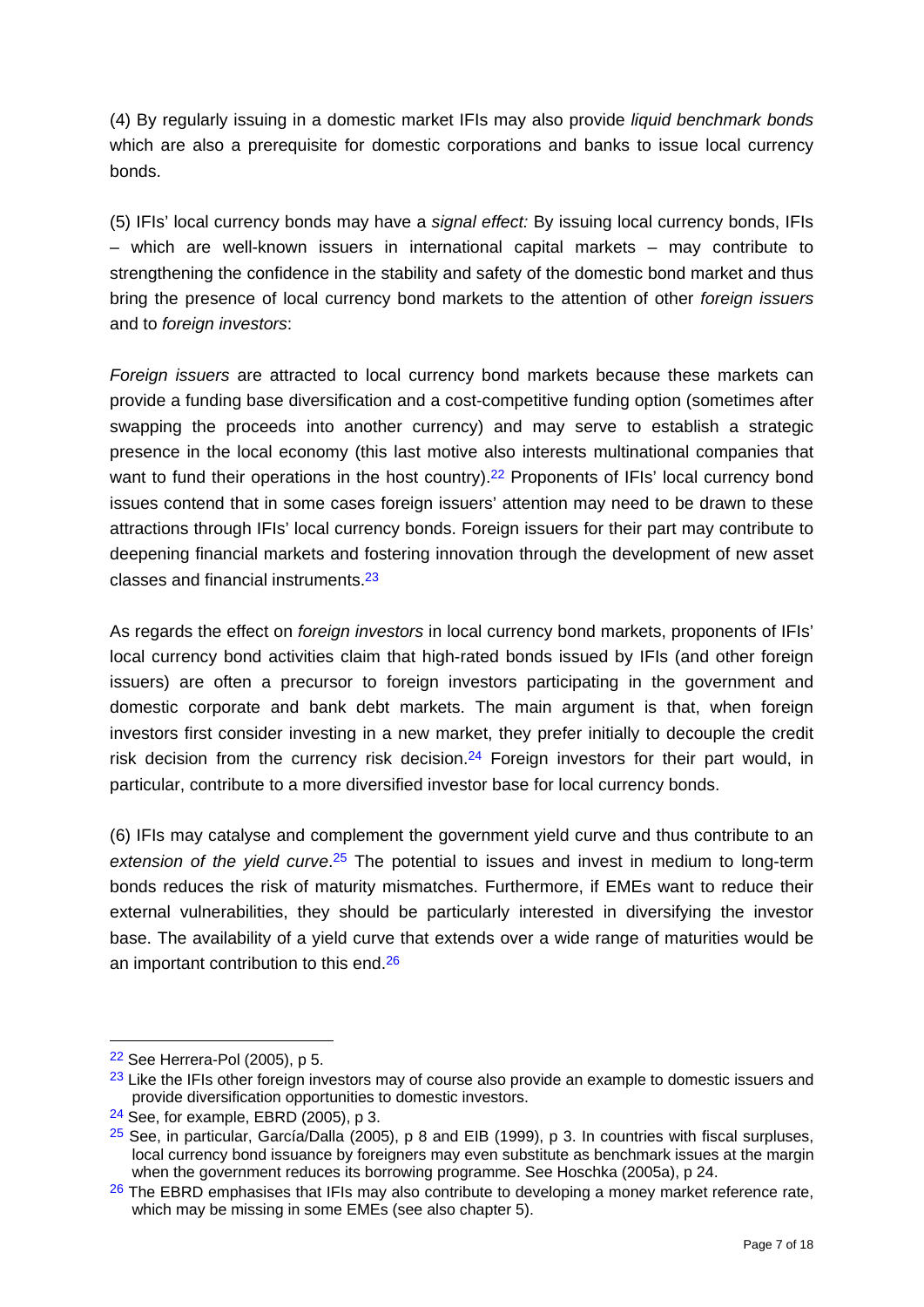(7) IFIs may also help develop *local derivatives markets* and *secondary local bond markets*.27 One venue would again be for IFIs to provide technical assistance. But through their local currency issuance and swap activities IFIs may also contribute more directly, in particular, to local derivatives market development (see chapter 5).

(8) Finally, IFIs' local currency bonds may provide domestic *investors* with an opportunity to *diversify their portfolios*.

# **5. Assessment of the impact of IFIs' local currency bonds on domestic capital markets**

Before trying to assess whether the claimed positive impact of IFIs' local currency bond issues on domestic bond markets do indeed materialise, two preliminary remarks are warranted.

First, there have so far only been a *few studies* to assess IFIs' local currency issuance activity on the development of domestic bond markets. To the author's knowledge, only one study is publicly available, the Evaluation Report of the EIB's Operations Evaluation Unit on "The Impact of EIB Borrowing Operations on the Integration of New Capital Markets", which dates back to 1999. In this report, the EIB analyses ex post the impact of EIB borrowings in Spanish pesetas, Portuguese escudos and Greek drachmae on the development of the bond markets in Spain, Portugal and Greece. $28$  Furthermore, the Asian Bond Market Initiative (ABMI) Working Group 4 on the Issuance of Bonds Denominated in Local Currencies by MDBs, Foreign Government Agencies and Multilateral Corporations, in 2003, conducted a survey on supranational issuance in ASEAN+3 countries and held a seminar on bond issuance by supranationals. However, neither the survey nor a report on the seminar is publicly available (only a short summary report is posted on the ABMI's external website<sup>29</sup>). Finally, a paper in the ADB's working paper series reviews the experience of five East Asian economies with local currency bonds issued by foreigners.<sup>30</sup>

Second, while most IFIs issue local currency bonds as *"traditional" foreign bonds* and as *Eurobonds and global bonds* (see chapter 2 and Appendix 1), few comment on whether they consider Eurobonds to have the same potential impact on domestic bond market development as "traditional" foreign bonds.

The decision whether to issue in the offshore markets (ie Eurobond issues sold to foreign investors) or in the domestic market is of course not only determined by considerations of market development. As mentioned before, most IFIs are required by their charters to have the consent of the member country in whose currency the bond is denominated and/or in

<sup>27</sup> See EIB (1999), p 3.

<sup>28</sup> See EIB (1999).

<sup>29</sup> See ABMI (2005).

<sup>30</sup> See Hoschka (2005a).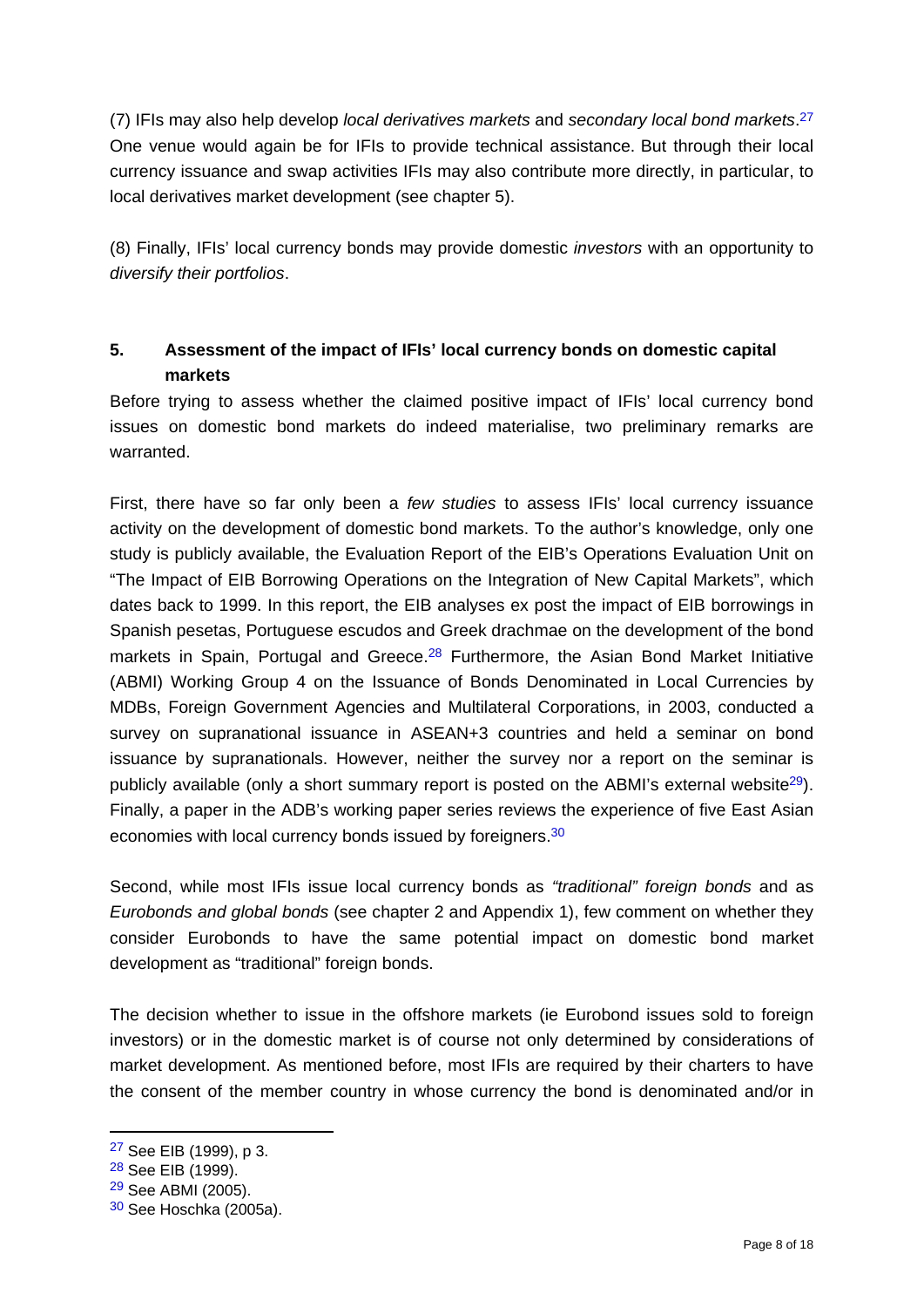whose market they intend to issue. Historically, especially prior to the vast liberalisation of markets that took place in the 1990s, most member governments allowed IFI issuance in their currency only in the offshore, not in the domestic markets. One reason may have been that they wanted to shield their domestic bond markets from crowding out or that they wanted to limit the volatility of capital flows. On the other hand, foreign exchange controls may restrict issuance in the offshore markets (or could result in foreign borrowers issuing separate, non-fungible tranches of bond issues: one tranche for domestic investors and another tranche for offshore investors). This was, for example, the case when the Philippines and Korea first opened their bond markets to foreign issuers.<sup>31</sup> Cost-effectiveness may also be an important reason to issue offshore.<sup>32</sup> Offshore issues may also offer the opportunity to place a larger issue in local currency with longer maturities with the help of foreign investors when the domestic investor base is still shallow.

While there are reasons for and benefits to IFIs' issuance in the offshore markets, their Eurobonds may have a more limited and indirect effect on developing the domestic bond market. In particular, there may be fewer incentives for the respective government to change the laws and regulations for foreign issuers, a fact which would limit the scope for the international integration of the domestic market. $33$  Eurobonds could still serve domestic entities as an example in terms of applying best practices, but only a few domestic private entities will be able to issue offshore. Issuance in the offshore markets may also fragment liquidity.<sup>34</sup> Some IFIs also emphasise that by issuing in the domestic market, they establish their credit in the domestic market, which makes it easier for them to provide structured finance products linked to their credit (such as partial credit guarantees and securitization) which may also contribute to domestic bond market development.

Despite the possible drawbacks with regard to bond market development, some IFIs still consider issuance in the offshore markets as a means to get into the discussion with the local authorities and to familiarise foreign investors with the local currency.<sup>35</sup>

Now on the potential benefits of IFIs' local currency bond issues.

*(1) Legal and regulatory framework for foreign issues:* According to their own reports, some IFIs have indeed at times provided considerable technical assistance to help develop the legal and regulatory framework for foreign issues when they issued an inaugural local

 $31$  See Herrera-Pol (2005), p 8.

<sup>&</sup>lt;sup>32</sup> Many IFIs note that international investors may have a higher appreciation/valuation of IFI credit than domestic investors and may also prefer settlement via international clearing systems where EuroClear and Clearstream have no domestic market links to facilitate international investors' participation.

 $33$  The EIB, for example, points out that the opening of the "traditional" foreign issues market in Portugal may have inspired domestic bond market reforms. See EIB (1999), p 9.

<sup>&</sup>lt;sup>34</sup> The EIB found that in Greece the development of the euro-GRD markets may have limited the growth of the "traditional" foreign issues market (Marathon market). See EIB (1999), p 7.

 $35$  Some IFIs contend that global issues are the ones that could have the greatest development impact for countries that are interested in making their domestic markets broader, deeper and more liquid and in bringing international investor participation to them.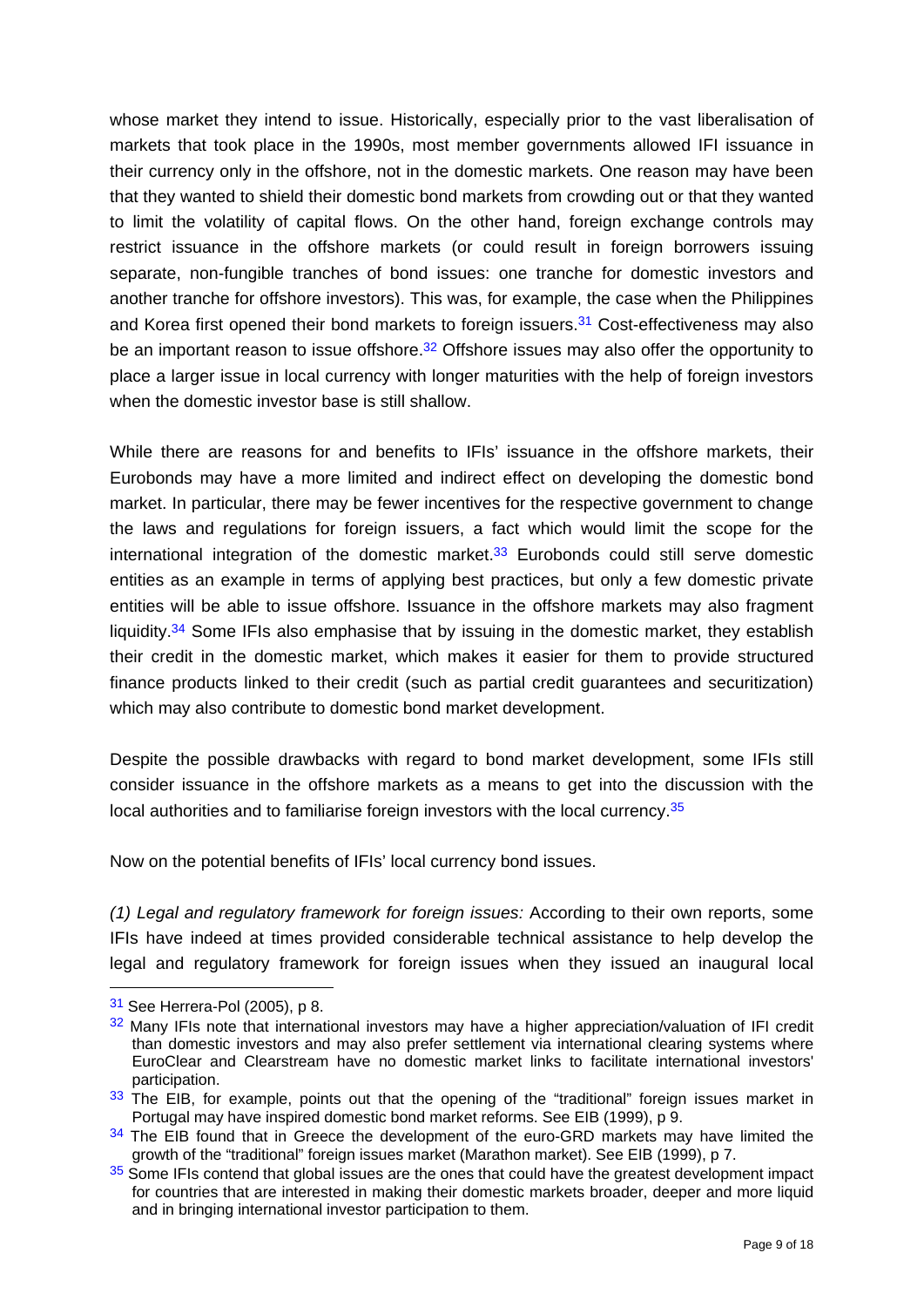currency bond in a particular domestic capital market ("inaugural" defined as the first issue in a given domestic capital market by a foreign entity). One recent example is the EBRD's 2005 inaugural rouble bond issue in the Russian capital market. As the EBRD points out, Russia's federal law on the securities market of 1996 did not establish the regime for foreign issuers, and legal and regulatory requirements were "onerous, unclear or conflicting". Regulations concerning the listing and disclosure requirements for foreign issuers were similarly nonexistent. The EBRD started in 1999 to provide technical and legal expertise to develop the framework for the issuance of long-term local currency bonds. The EBRD then issued its first rouble bond in the domestic market in 2005 (a 5-year floating rate note).<sup>36</sup>

While many of the EMEs that have wanted to open their domestic markets to foreign issuers have first allowed IFIs to enter and have accepted the technical assistance provided together with the inaugural issue, there are also alternative approaches. For example, in Asia, the process of opening domestic markets to foreign issuers was supported by the Asian Bond Market Initiative (ABMI) and its Working Group 4. Following discussions on the impediments and constraints facing supranationals in issuing bonds in East Asia, several countries in the region issued relevant regulations and guidelines to enable supranationals to issue bonds in their domestic markets (it should be noted that the ADB was involved in these discussions of the ABMI's WG).37 Still other EMEs have opened their markets to IFIs and other foreign issuers simultaneously. However, whether other foreign issuers issue primarily in the offshore markets or also in the domestic market and what implication that has for domestic bond market development has not been investigated.<sup>38</sup> 39

*(2) Financial know-how:* Several IFIs report that they have involved domestic financial institutions in the issuing process. The EIB, for example, initially used a system of rotation amongst the domestic investment banks for lead-management and book-runner mandates and combined local with international banks. It later introduced a system of competitive bidding. The World Bank and the EBRD also emphasise that in their Chilean peso, Mexican peso, Colombian peso and Malaysian ringgit (IBRD) and its rouble bond issues (EBRD) they worked with international and domestic partners in the issuing process, facilitating the transfer of know-how to domestic financial intermediaries.

<sup>1</sup>  $36$  See EBRD (2006a), p 11 ff. (The EBRD has since followed up on this inaugural issue with two more issues in the Russian domestic market in April 2006 and in September 2006; these issues have also been 5-year floating rate notes.) Other examples include the IADB ("…we have invested considerable staff time in operations that are playing a pioneering role in Latin America's financial markets." See IADB (2004a), p 3) and the IFC ("During the last two years, IFC has been working closely with the Moroccan authorities to prepare for this transaction." See IFC press release on the launch of the Moroccan dirham bond in 2004).

<sup>37</sup> See also García/Dalla (2005).

<sup>38</sup> For a review of the opening of EMEs' domestic markets to foreign issuers see also Herrera-Pol (2005).

 $39$  The question may be whether effective technical assistance requires the issuance of an inaugural bond by IFIs.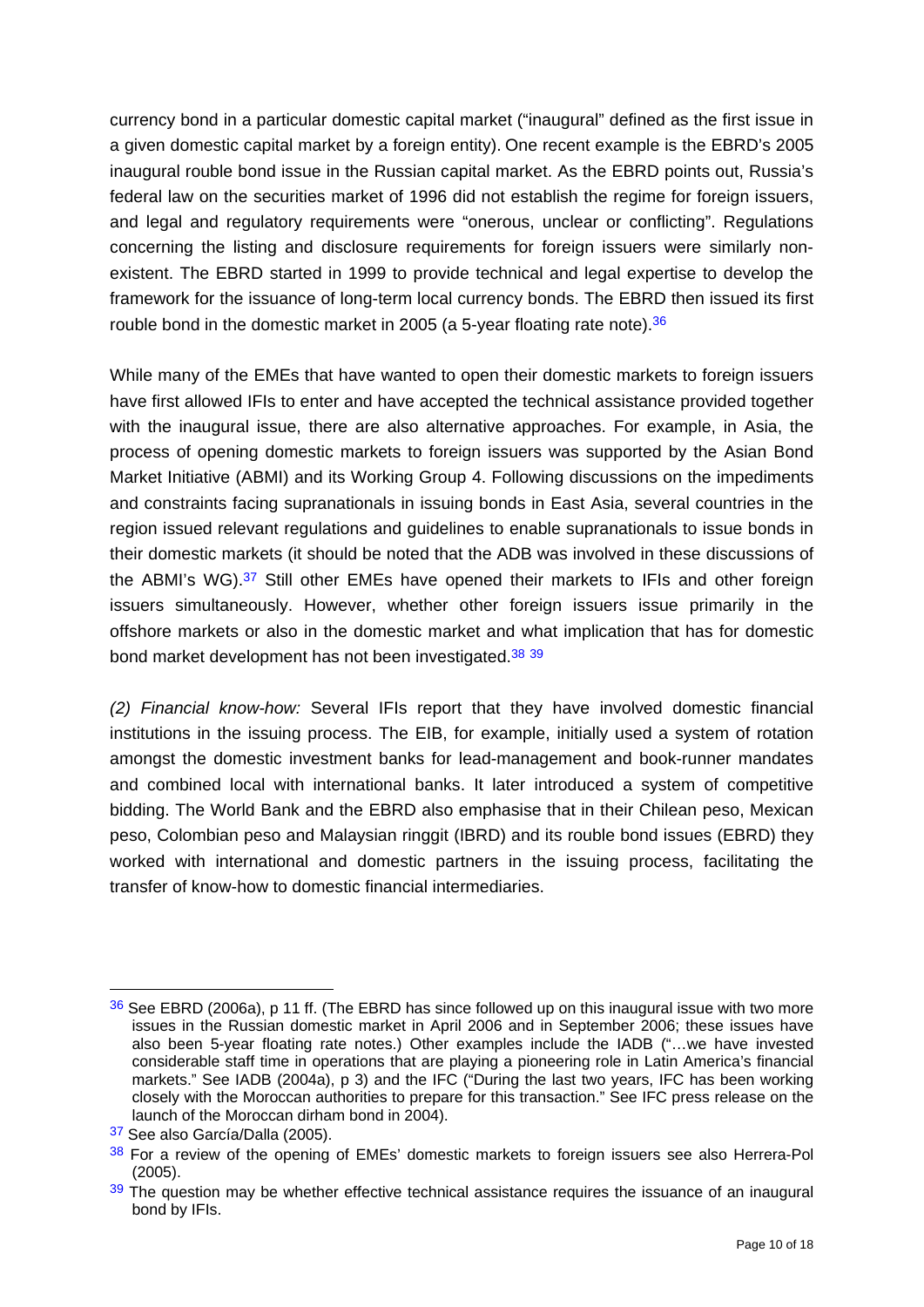*(3) Best practice standards:* By adopting best practice standards, IFIs may indeed provide, for example, reference documentation to other foreign as well as domestic institutions, although both (2) and (3) are hard to measure.

*(4) Liquid benchmark bonds:* In its review of experience in Spain, Portugal and Greece, the EIB emphasised that in both Spain and Portugal it had created a number of larger benchmark bonds through the application of re-opening techniques to enhance the attraction of the market for foreign issues. As this example shows, whether IFIs can indeed provide liquid benchmark bonds depends not least on their borrowing policies: they have to be willing and able to regularly issue in a particular currency in a domestic market. In addition, whether IFIs' bonds can serve domestic entities as a benchmark is an open question, since IFIs' high rating quality is not readily comparable with the rating quality of local borrowers, which could limit their role as a benchmark.

*(5) Signal effect for other foreign issuers and investors:* Whether or not the signal effect of IFIs' local currency bonds is important to attract other foreigners to issue local currency bonds would have to be demonstrated by analysing the development of the "traditional" foreign issues market as well as the Eurobonds and global bonds markets after the inaugural or first international issue by an IFI. The EIB did this for Spain, Portugal and Greece in 1999. It concludes that its first foreign issues "created the ("traditional") foreign issues market insofar as a number of other foreign borrowers followed them" and "the EIB initiated and supported an important process of image and confidence-building, which has put these countries and their currencies on the map for international investors".40 Hoschka (2005a) also reviews the development of local currency bond issuance by foreigners in Japan, Hong Kong and Singapore and concludes for East Asia that "IFIs' local currency bond issues may ... have stimulated the market for foreign issues".<sup>41</sup> But even if foreign issuers are attracted to the local currency market after its opening by an IFI, this may just be the effect of its attractiveness (diversification, cost-effectiveness, strategic issues, see above).

Could the signal effect help attract new foreign investors? This is difficult to say, since there is so far no consolidated international database on the composition of investors in local currency bond markets. Thus, none of the studies reviewed here have tried to demonstrate whether foreign investor participation increased following IFIs' launch of local currency bonds. Existing data indicate that foreign investor participation in local currency bond markets has risen in recent years. But as in the case of foreign issuers this increase in foreign investor participation does not indicate that IFIs' signal effect is indeed needed to attract foreign investors. The recent increase may just be a result of the improved fundamentals in EMEs and, at least to some extent, of the "search for yield" by investors from mature markets.42

<sup>40</sup> See EIB (1999), p 12.

<sup>41</sup> Hoschka (2005a), p1 ff.

<sup>42</sup> Thus, it is not clear, whether indeed foreign investors see IFIs' local currency bonds as a precursor to an investment in local currency bonds issued by domestic entities. Some investors may continue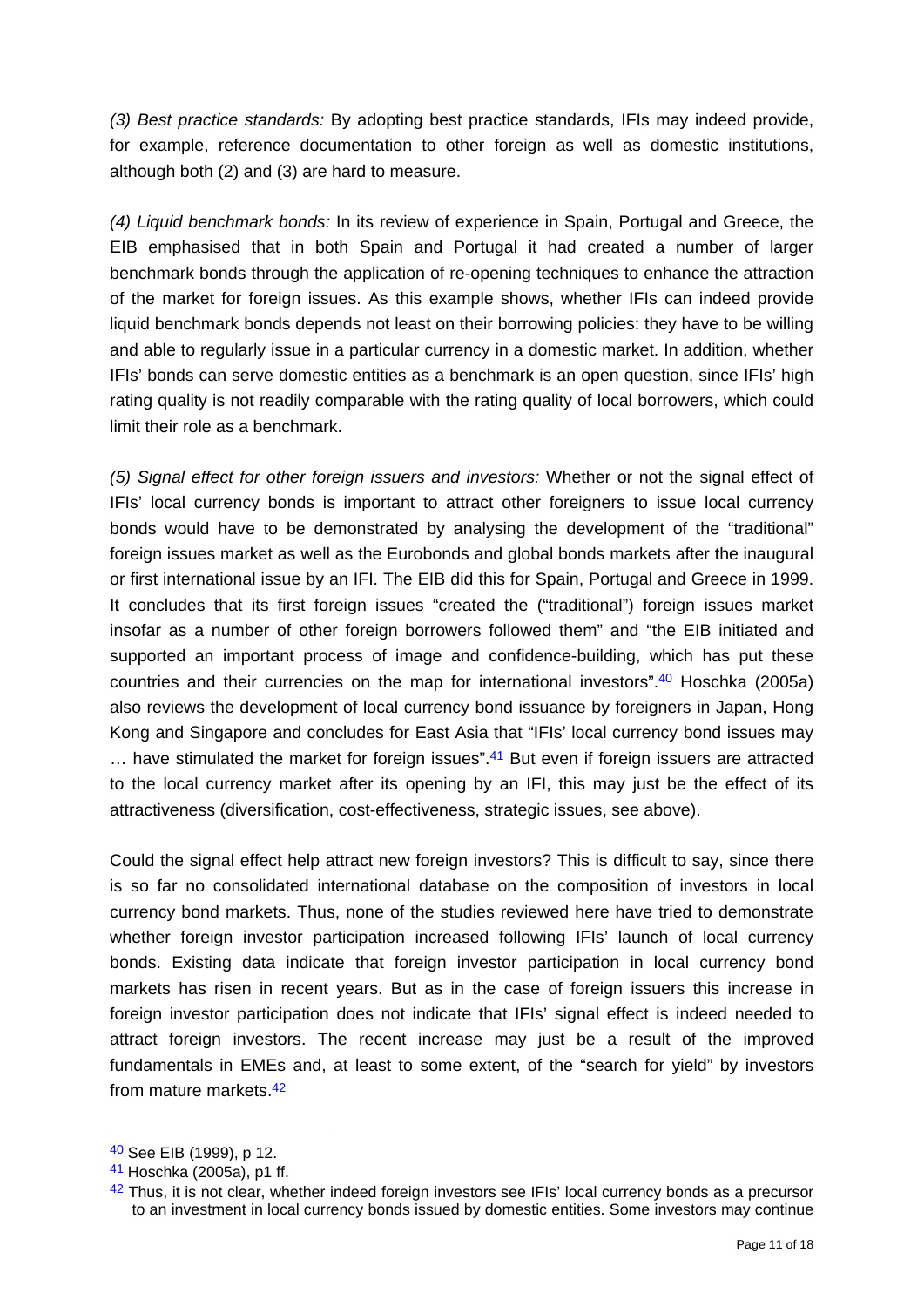Whether and, if so, to what extent other foreign issuers and investors follow IFIs' inaugural or first international issue(s) is largely the result of the local government's decisions and actions, a fact which is also recognised by IFIs. Indeed, they generally emphasise that the major impulse must come from the domestic authorities and that they must show a strong will to implement and maintain financial market policies that are conducive to the international integration of the domestic bond market. This includes bringing the legal and regulatory framework (in particular securities and capital markets regulation) and the market infrastructure (in particular clearing and settlement systems, disclosure and documentation requirements etc.) up to international standards. As regards the legal and regulatory framework, the EIB, for example, finds some evidence that the buoyant development of the "traditional" foreign issues market in Portugal compared to Greece and, even more so, to Spain was due to Portugal's decision to fully liberalise the market shortly after its opening to supranationals.<sup>43</sup> As mentioned before, one reason why local governments may be reluctant to open the market to all foreign issuers relates to "crowding out". Whether or not there could be a case of crowding out depends on the borrowing requirements of domestic entities and the stage of development of the domestic market. $44$  Last but not least, macroeconomic conditions need to be conducive to long-term bond markets (from the issuers' as well as the investors' point of view).45

While the local governments' decisions and actions are decisive, the IFIs' efforts would also be wasted if they entered the market at the wrong stage of development: The EIB, for example, notes that IFIs' borrowing operations can be expected to have a neutral impact if the domestic bond market is already functioning well, especially if there is an active market for fixed medium and long-term bonds. There is also likely to be little scope for a positive development impact if the market is not yet "ripe" technically and institutionally for receiving external assistance through IFIs' borrowing activities.<sup>46</sup> IFIs should also consider whether crowding out could be an issue in the market they intend to enter (see above). Finally, it may even be undesirable to attract foreign investors, in particular short-term investors, to local currency bond markets that do not yet have a developed domestic investor base and a sufficient degree of asset diversification.

to prefer the currency risk over the credit risk, while others may prefer the credit risk over the currency risk.

<sup>43</sup> See EIB (1999), p 7. The *International Financing Review* (*ifr)* also notes that "the supranational development agencies' efforts to issue such bonds definitely lay the groundwork for future deals, but those efforts are so often wasted because future deals never arrive … Why? Because the local government won't give permission." See ifr (2005).

<sup>44</sup> Hoschka (2005a), p 25, points to another potential problem: there may be concern that currency swaps by IFIs and swap-driven issuance by other foreign issuers may have an adverse impact on exchange rate volatility. However, for this argument to apply the volume of local currency bonds issued by foreigners compared to the daily market volume in the exchange market would have to be large. In addition, in domestic capital markets that experience excessive capital inflows IFIs' swapping of the local currency may also be beneficial in "sterilising" the liquidity effect of such inflows.

 $45$  For an assessment of why foreign investors are attracted to local currency bonds see Burger/Warnock (2004) and Zarutsky (2005).

<sup>46</sup> See EIB (1999), p 8.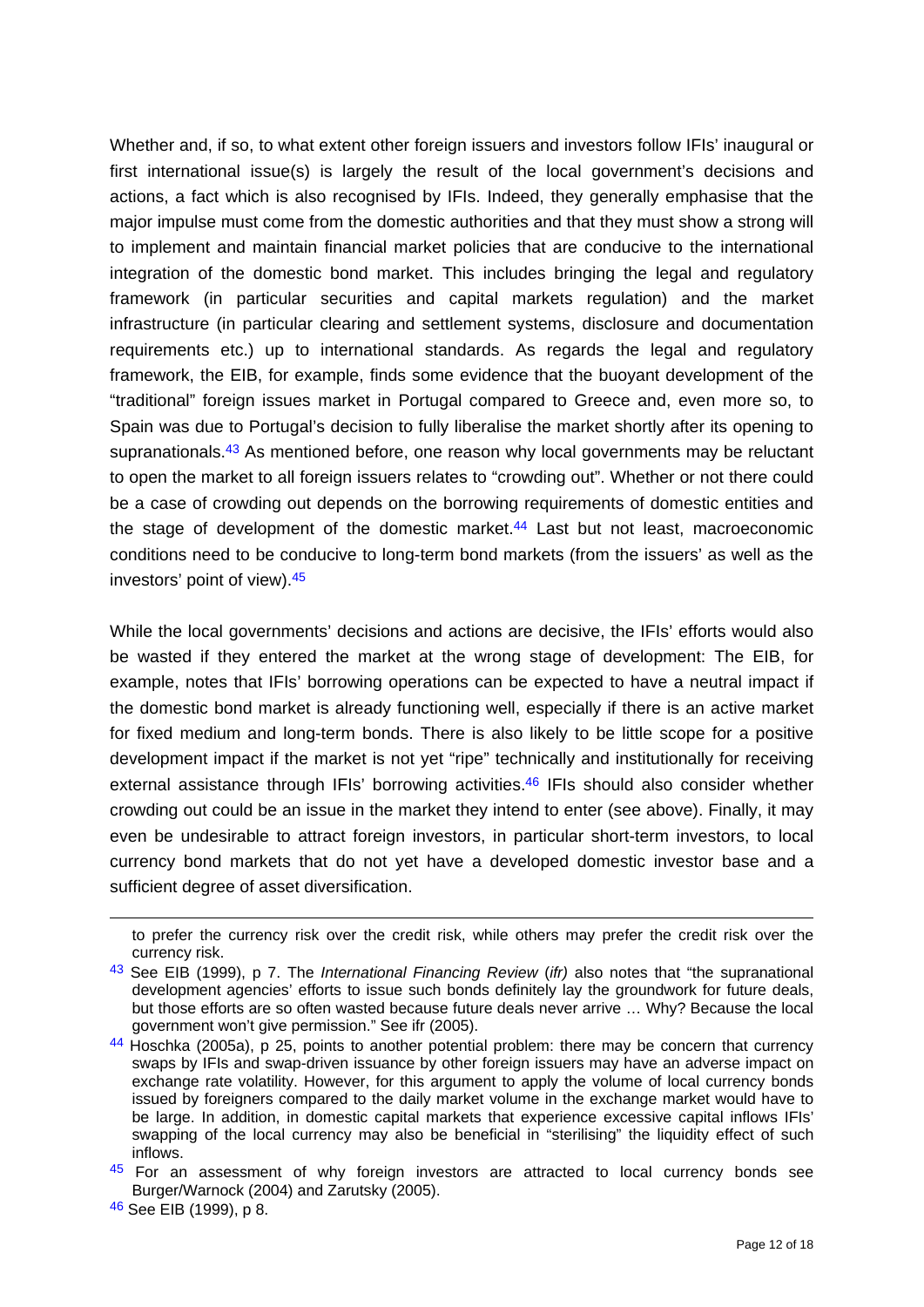*(6) Developing the yield curve:* Only the EIB has so far tried to assess the effect of its local currency bonds on the development of the domestic yield curves in Spain, Portugal and Greece by reviewing the evolution of maturities of its own and the governments' local currency bonds over the time it had been active in the relevant domestic markets. The EIB concludes that it did indeed initiate a process of extending the yield curve, at least in Spain and Portugal.<sup>47</sup> However, the EIB also emphasises that in all three countries the relevant governments took over issuing bonds with longer maturities<sup>48</sup> and that in all three countries the role of domestic institutional investors increased considerably, thus creating a virtuous circle of increased supply of and demand for medium to long-term debt. It should also be noted that, in recent years, governments in EMEs have become increasingly aware of the need to develop the yield curve. Thus, today, there may be less need for the IFIs to jumpstart this process.

It should be noted that in some cases developing the short end of the market may be as important as developing the long end. The EBRD, for example, emphasises that in the context of its inaugural rouble bond issue in 2005 the regulatory adjustments also included the establishment of a new money-market index, the Moscow Prime Offered Rate (MosPrime). According to the EBRD MosPrime has already developed into a transparent, credible and accurate money-market interest rate benchmark, which has contributed to greater transparency and consistency in the pricing of corporate loans, has encouraged longterm syndicated corporate lending and mortgage-lending and is now beginning to serve as an index for the pricing of derivatives, including interest rate swaps and futures. The EBRD's 5-year floating rate note was the first MosPrime-linked issue in the Russian market.

*(7) Local derivatives markets and secondary local bond markets:* The lack of developed derivatives markets and liquid secondary bond markets is often cited as an impediment to a further development of local currency bond markets. The development of these markets would therefore be an important contribution to domestic bond market development.

As regards the development of liquid secondary bond markets, the EIB – the only IFI that has so far tried to analyse the effect of its local borrowing activities on secondary local bond markets – concedes that it had been unsuccessful in all three countries (Spain, Portugal and Greece) in developing these markets, mainly because the countries concerned had a limited technological infrastructure to manage secondary market operations. According to the EIB local authorities had concentrated their efforts on modernising their government securities markets, while the stock exchanges, which were largely responsible for developing other segments of the bond market, were occupied with modernising the equity markets. Thus, the

<sup>47</sup> See EIB (1999), p 12.

<sup>48</sup> The EIB emphasises: "Government debt managers in all countries made considerable efforts, quite successfully, to extend the yield curve for fixed-rate government securities, usually following the flotation by the EIB and other MDBs of medium-term fixed rate bonds." See EIB (1999).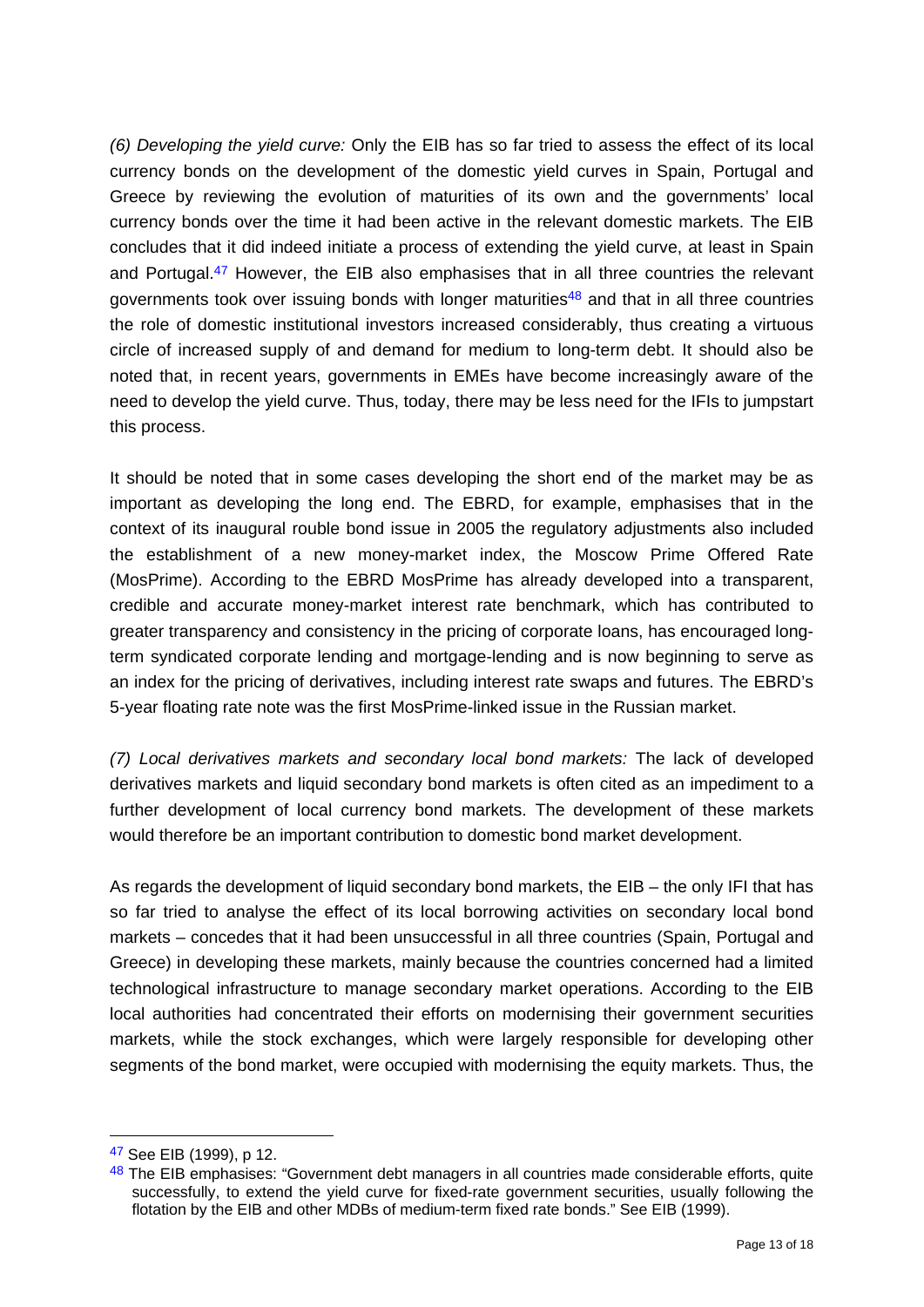secondary market trading moved immediately to the international OTC market, and clearing and settlement largely took place in the European clearing houses EuroClear and CEDEL.

As regards the development of local derivatives markets, the World Bank emphasises that when IFIs started issuing Spanish peseta bonds and wanted to swap the proceeds into US dollars, they first did so via back-to-back operations with international and domestic banks operating in Spain. Banks which wanted to match these long-term, fixed-rate Spanish peseta liabilities started to originate long-term, fixed-rate Spanish peseta assets in the form of commercial real estate loans and other corporate assets. When flows started growing banks began to take positions which according to the World Bank in fact started the Spanish swap market. (The World Bank points to a similar evolution in Colombia and Peru in early 2000.) Another more recent positive example of an IFI contributing to the development of local derivatives markets could be the EBRD's contribution to the establishment of a moneymarket index, the MosPrime rate, in Russia. As noted above, according to the EBRD MosPrime has developed into a benchmark that could serve as an index for the pricing of derivatives.

Of course, IFIs may also help to develop the local derivatives markets by providing technical assistance. The EBRD, for example, has worked to clarify the derivatives' environment including the recognition of swaps and netting in the Czech Republic, Hungary, Poland and Slovakia. It has also provided comments and proposed derivatives legislation in Russia. Finally, the EBRD regularly runs technical sessions on risk management instruments to corporates, public officials and stock exchanges that are launching derivatives contracts. Similarly, the IFC emphasises on its external website that it "works closely with market counterparts and government regulators to extend the availability and liquidity of these [derivatives or swap] markets". 49

*(8) Providing diversification opportunities to domestic investors*: Most IFIs provide information on (primary) investors for individual local currency bond issues.50 Accordingly, IFIs' local currency bonds have often been placed with domestic (in particular, institutional) investors and have thus provided them with an opportunity to diversify their portfolios. However, the overall effect on financial market stability largely depends on the number and volume of IFIs' issues. (Local currency bonds by other foreign issuers would also provide domestic investors with an opportunity to diversify their portfolios; however, the effect on financial market stability depends on domestic investors understanding the risk they would take on.)

### **6. Conclusion**

<u>.</u>

As emphasised earlier, only a few publicly available studies have so far tried to assess the potential impact of IFIs' local currency issuance activity on domestic bond market development, and they review the experience of IFIs' issuance in the 1980s and 1990s. To draw lessons and give recommendations it would clearly be useful to have more and more

<sup>49</sup> See also EIB (1999), p 3, and EIB (2005b), p 5.

<sup>50</sup> See press releases about individual IFI issues on these IFIs' external websites.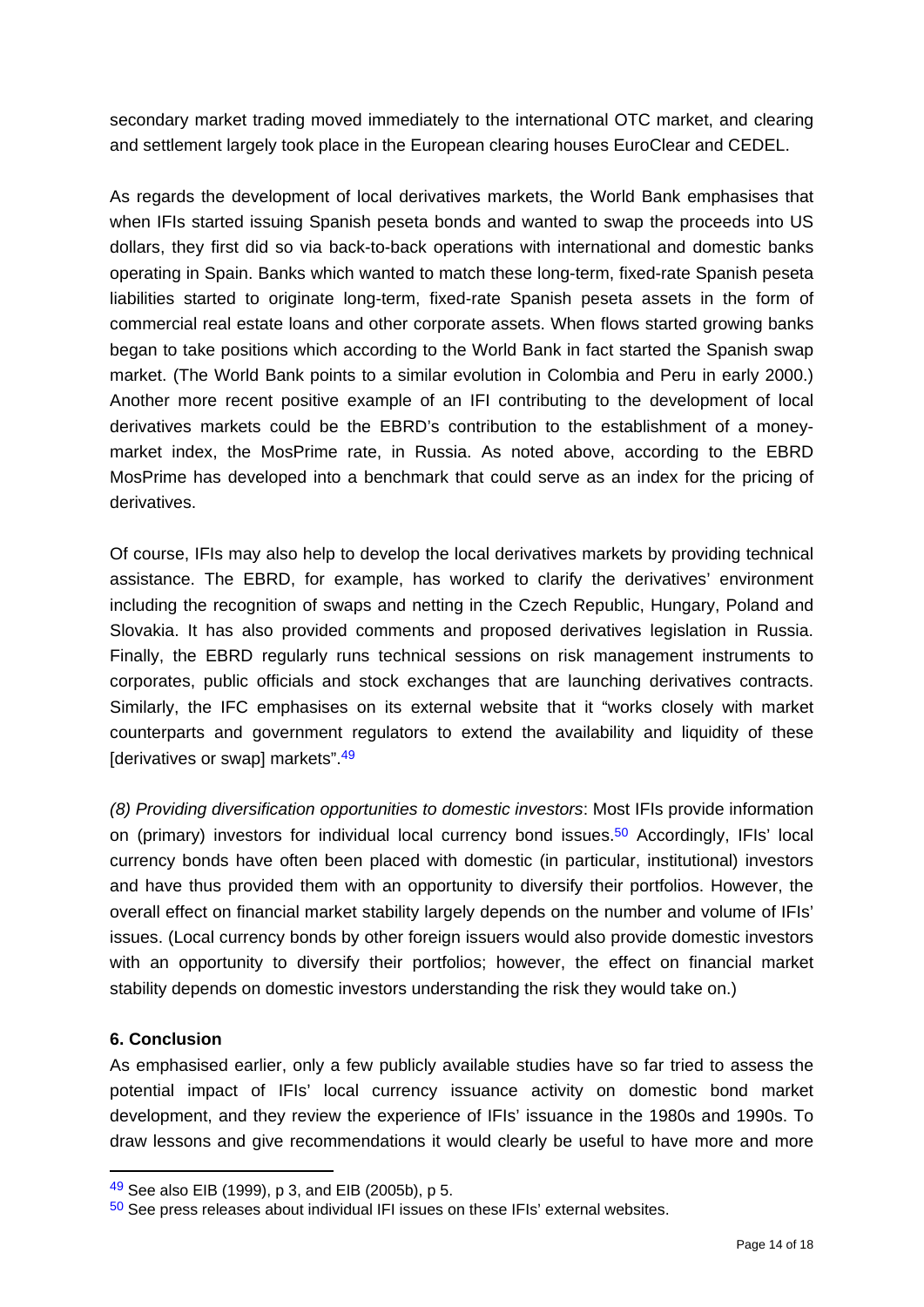recent impact studies, including a systematic analysis of the development of the markets for local currency bonds by foreign issuers ("traditional" foreign bonds, Eurobonds and global bonds), of foreign investor participation and the yield curve after an inaugural or first international local currency bond issue by an IFI.

Nevertheless, some preliminary lessons may be drawn. By providing technical assistance to reform the legal and regulatory framework for foreign issues, IFIs have indeed opened the market for local currency bonds to foreign issuers in several cases. While some EMEs have opened their markets to IFIs and other foreign issuers simultaneously, whether other foreign issuers prefer to issue in the international market and what implications this has for domestic bond market development would have to be investigated. Similarly, the domestic financial sector that has been involved in the local currency bond issue process has likely profited in terms of financial know-how. IFIs' issues may also have provided domestic issuers with an example, for instance in terms of documentation and execution.

The benchmark capacity of IFIs' local currency bonds, however, may be limited because of the IFIs' higher credit rating compared with local issuers. Liquid benchmark bonds also require repeated issuance and the re-opening of issues. Furthermore, whether the "signal effect" is really needed to attract other foreign issuers or foreign investors is questionable. So far, no study has systematically analysed the development of the foreign issues markets or of foreign investor participation after an inaugural or first international IFI issue. In any case, whether or not the foreign issues market develops after an IFI's issue and whether foreign investor demand increases depends on the attractiveness of the local currency bond markets to issuers and investors, a situation which is largely determined by the local government's decisions and actions (macroeconomic and financial market policies, including the legal and regulatory framework and the market infrastructure,) and the international (in particular, interest rate) environment.

IFIs may help to develop the yield curve, but, again, the IFIs' effectiveness largely depends on the local governments' support (see above as well as government policies, for instance, pension reforms, that affect the development of the domestic investor base). While there is so far no evidence that IFIs have been able to contribute to the development of liquid secondary bond markets, there is some evidence, although so far mainly anecdotal, that their issuance activity (together with technical assistance) may contribute to the development of local derivatives markets. Finally, according to the information which many IFIs provide on individual local currency bond issues, these have often been placed with domestic (in particular, institutional) investors. Thus, IFIs' local currency bonds have been providing domestic investors with an opportunity to diversify their portfolios, which contributes to financial market stability, although the overall effect on financial market stability largely depends on the number and volume of IFIs' issues.

Given the significant staff resource requirements of an inaugural issue, IFIs should be selective in choosing the markets they want to enter. In particular, they should consider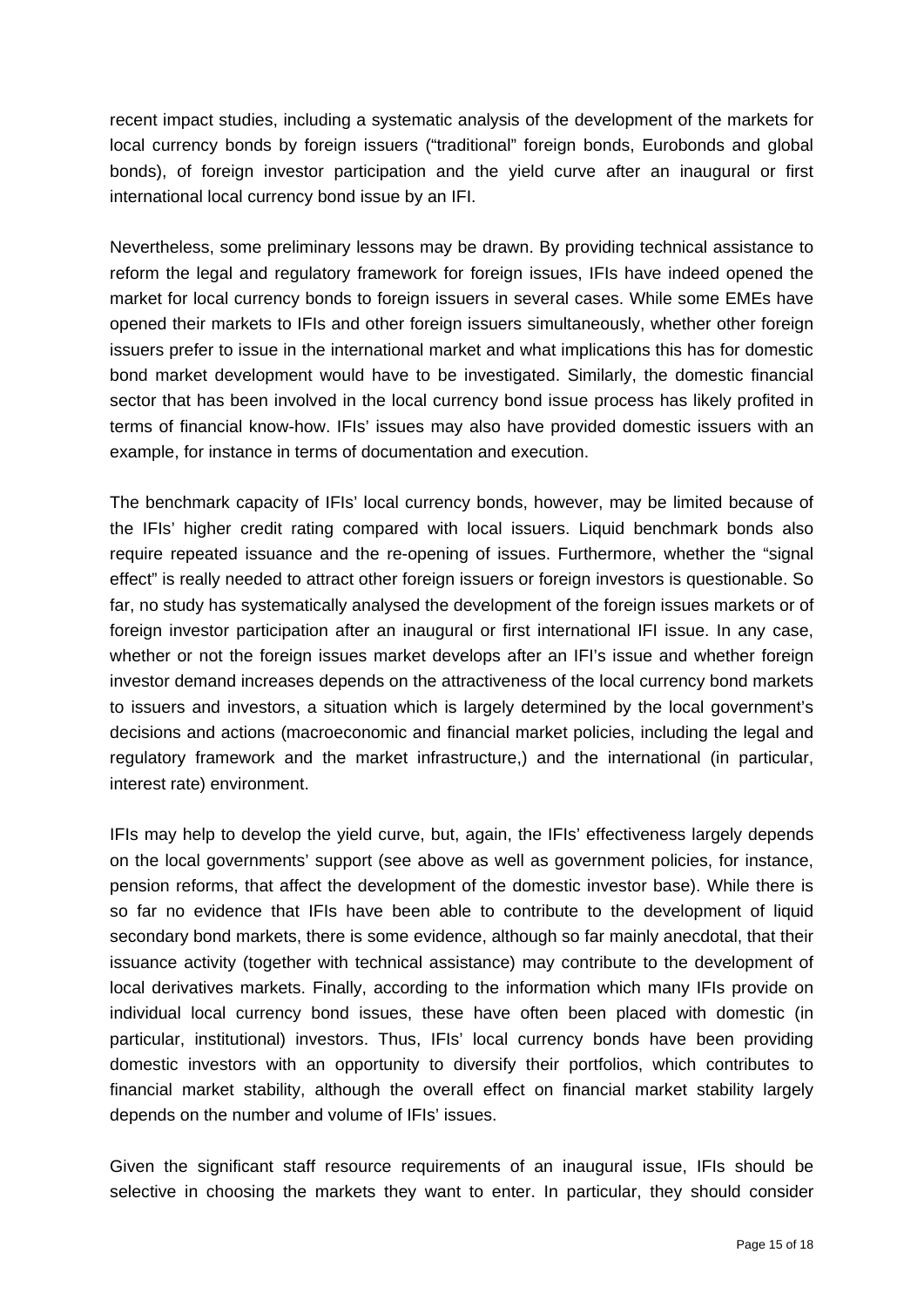launching an inaugural issue only with full government support and carefully consider the stage of development of the market (to avoid wasting their efforts and creating undesirable effects). Some IFIs may also have to develop more detailed borrowing policies. Borrowing policies should address *inter alia* the issues of whether and how to involve the local financial industry in the issue process, whether or not to re-open issues and cost and benefits of issuing in the domestic market versus in the offshore markets. IFIs should also regularly review their experience with local currency bonds.<sup>51</sup> Given that local currency bonds are but one device (and perhaps not the most important) for IFIs to help develop domestic bond markets, there may also be a need to analyse more broadly how IFIs could support domestic bond market development. A broader discussion could cover the scope of technical assistance and capacity building measures, data compilation and dissemination by IFIs and the effectiveness of risk mitigation instruments (such as partial guarantees) $52$ .

<sup>51</sup> The EIB's Operations Evaluation Unit in its 1999 Evaluation Report presented ten lessons/recommendations for future EIB borrowing operations in new markets, which are reproduced in Box 1, Appendix 3.

 $52$  For a discussion of the latter issues see, for example, WEF (2006).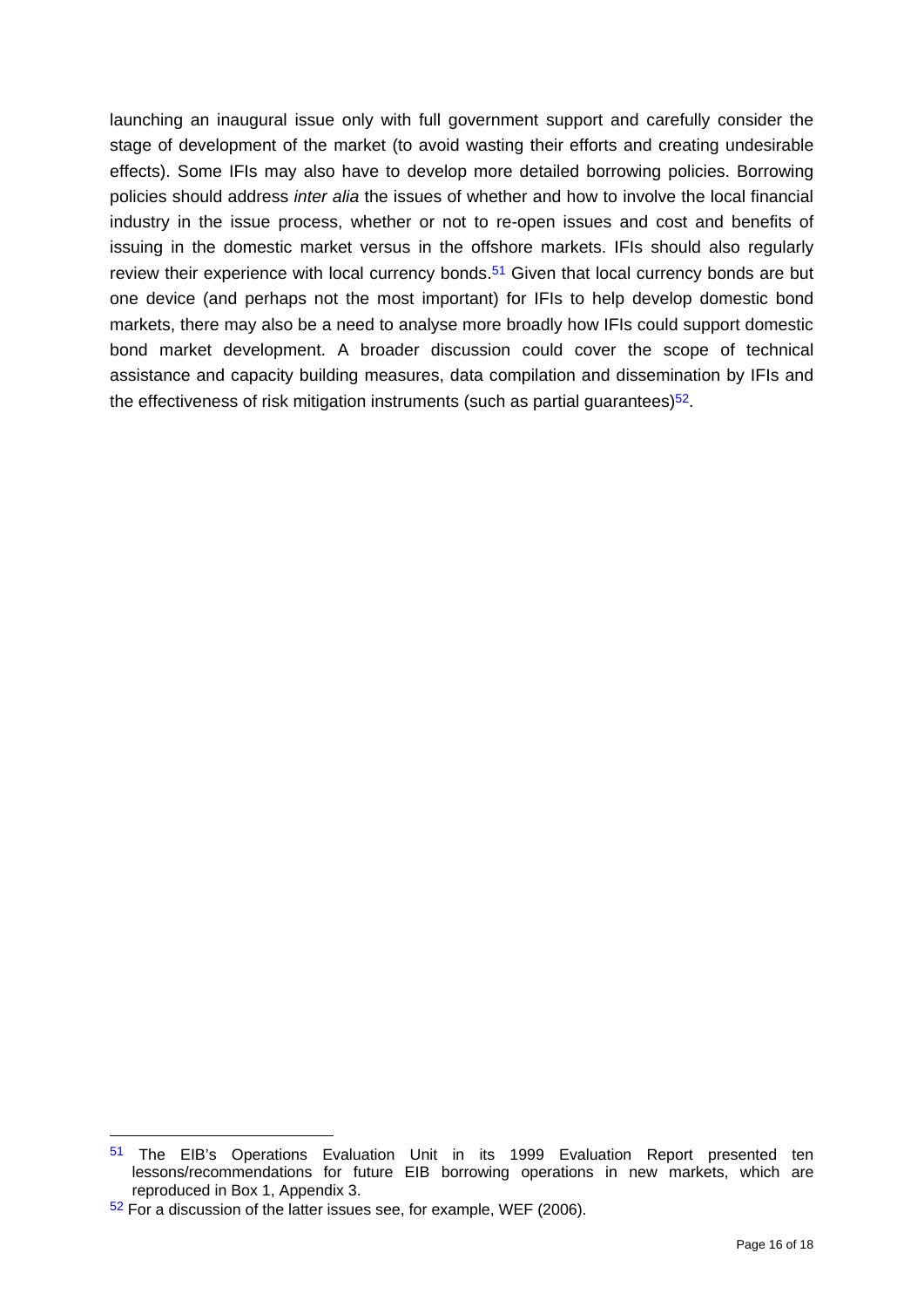#### **References**

ADB's external website: http://www.adb.org

ADB (2005), Asian Development Bank Annual Report 2005.

ADB (2006), Asian Development Bank - Asia Bond Monitor, November 2006.

ABMI (2005), ABMI WG Progress Report [April 2005], WG 4 [The Issuance of Bonds Denominated in Local Currencies by MDBs, Foreign Government Agencies, and Multinational Corporations], April 2005: http://asianbondsonline.adb.org/regional/asean\_plus\_three\_asian\_bond\_market\_initiatives/o verview.php

BIS (2002, 2006a, 2006b), Bank for International Settlement, BIS Papers No. 11, June 2002 (The development of bond markets in emerging economies), No. 26, February 2006 (Developing corporate bond markets in Asia) and No. 30, November 2006 (Asian bond markets: issues and prospects)

BIS (2005a, 2005b), Bank for International Settlement, Quarterly Reviews of June 2005 and of December 2005.

Burger/Warnock (2004), Burger J.D., Warnock F.E., Foreign Participation in Local-Currency Bond Markets, Board of Governors of the Federal Reserve System, International Finance Discussion Papers, Number 794, February 2004.

EBRD's external website: http://www.ebrd.com

EBRD (2005), European Bank for Reconstruction and Development, Annual Report 2005.

EBRD (2006a), EBRD Treasury, Local Currency Financing, November 2006: http://www.ebrd.com/markets/local/index.htm

EBRD (2006b), Local Currency Operations of the EBRD – Information Memorandum, considerations on Country and Client Selection: http://www.ebrd.com/markets/local/index.htm

EIB's external website: http://www.eib.eu.int

EIB (1999), European Investment Bank, Operations Evaluation Unit, Evaluation Report: The Impact of EIB Borrowing Operations on the Integration of New Capital Markets, November 1999.

EIB (2005a), European Investment Bank Annual Report 2005.

EIB (2005b), Clark D.O. (Head of Division, Finance Directorate, EIB), Local Capital Markets Development, EIB's experience, FEMIP Experts Conference, EIB Luxembourg, March 2005.

Euromoney (2005), Euromoney, KfW pulls the lid off local bond markets, December 2005, pp 66-68.

Fabozzi (2005), Fabozzi F.J., The handbook of fixed income securities, New York *et al* 2005.

García/Dalla (2005), García E., Dalla I., The Role of Supranational Institutions in Local Currency Bond Markets: The Experience of the ADB and the IADB, Infrastructure and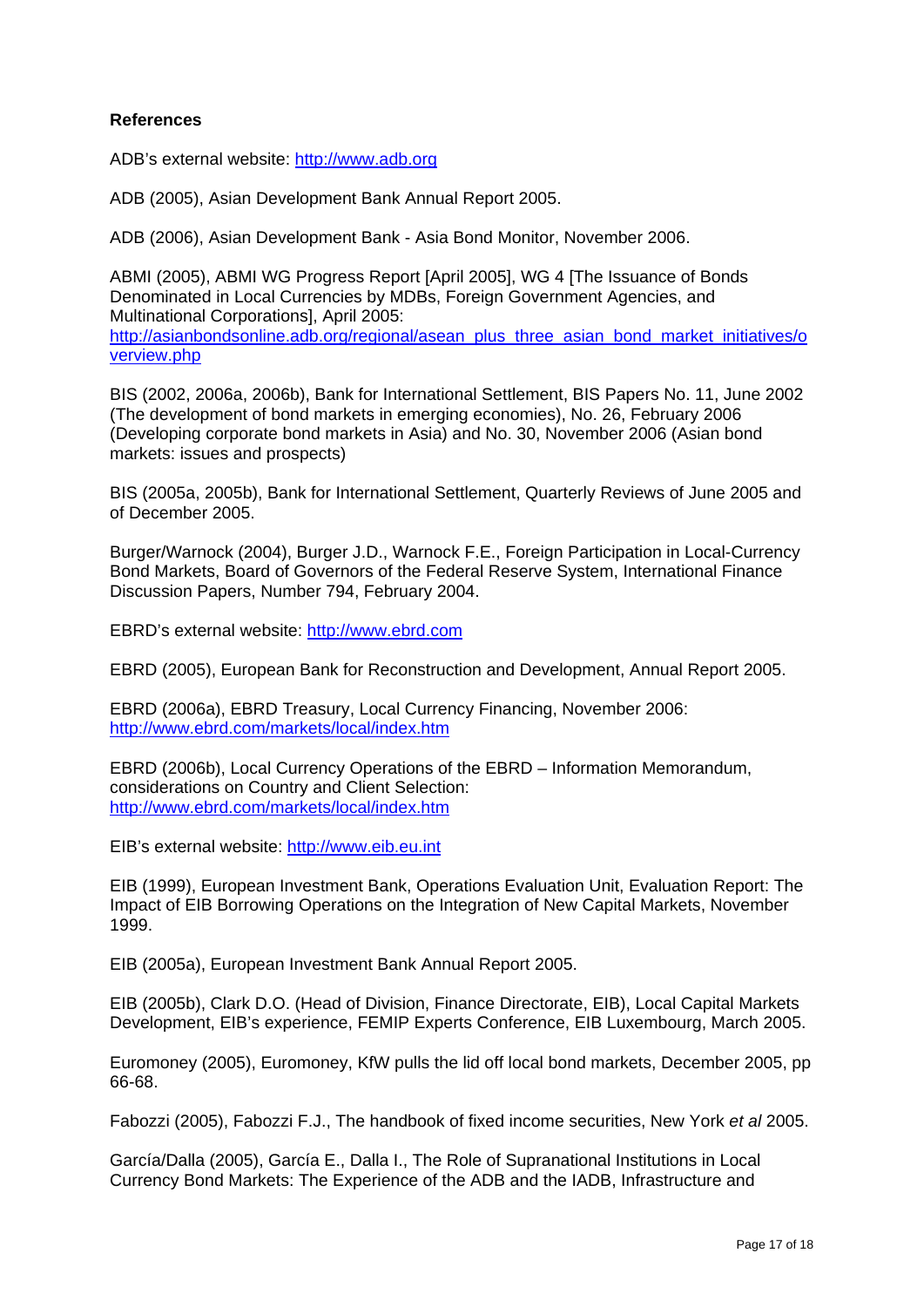Financial Markets Review, March 2005, Vol 11, No 1: http://www.iadb.org/sds/doc/IFMReview-Vol11No1-2005.pdf

Herrera-Pol (2005), Herrera-Pol D., The opening of new markets to foreign issuers: what has changed in the new millennium?, The Euromoney International Debt Capital Markets Handbooks for 2005 and: http://treasury.worldbank.org/web/pdf/Euromoney\_article.pdf

Hoschka (2005a), Hoschka T. C., Developing the Market for Local Currency Bonds by Foreign Issuers: Lessons from Asia, Asian Development Bank, ERD Working Paper Series No 63, February 2005.

Hoschka (2005b), Hoschka T. C., Local Currency Financing – The Next Frontier for MDBs?, Asian Development Bank, ERD Working Paper Series No 68, April 2005.

IADB's external website: http://www.iadb.org

IADB (2004a)/IADB (2005), Inter-American Development Bank, Annual Reports 2004/2005.

IADB (2004b), García E. (IADB treasurer), Breaking the ice for Latin America's bond markets, interview in IADBAméria, Magazine of the Inter-American Development Bank, June 2004: http://www.iadb.org/iadbamerica/index.cfm?thisid=2825&lanid=1

IADB (2007), Borensztein E., Levy Yeyati E., Panizza U., Living with Debt, October 2006.

IBRD's external website: http://www.worldbank.org

IBRD (2006), World Bank Annual Report 2006.

IFC's external website: http://www.ifc.org

IFC (2005), International Finance Corporation Annual Report 2005.

IFC (2006), IFC and Local Currency Financing: http://www.ifc.org/ifcext/treasury.nsf/AttachmentsByTitle/DPALM\_LocalCurrencyBrochure/\$FI LE/LocalCcyBrochure.pdf

ifr (2005), International Financing Review, No 1603, 1 October 2005.

IMF (2005a, 2006), Global Financial Stability Reports of September 2005 (Chapter IV. Development of Corporate Bond Markets in Emerging Market Countries) and April 2006 (Chapter III. Structural Changes in Emerging Sovereign Debt and Implications for Financial Stability).

IMF (2005b), Luengnaruemitchai P., Lian Ong, L., An Anatomy of Corporate Bond Markets: Growing Pains and Knowledge Gains, IMF Working Paper WP/05/152, July 2005.

Mehl/Arnaud (2005), Mehl A. and Reynaud J., The Determinants of "Domestic" Original Sin in Emerging Market Economies, European Central Bank Working Paper No 560.

WEF (2006), World Economic Forum, Building on the Monterrey Consensus: The Untapped Potential of Development Finance Institutions to Catalyse Private Investment, 2006.

World Bank (2001), Developing Government Bond Markets: A Handbook.

Zarutsky (2005), Zarutsky, L., PIMCO Product Focus, October 2005.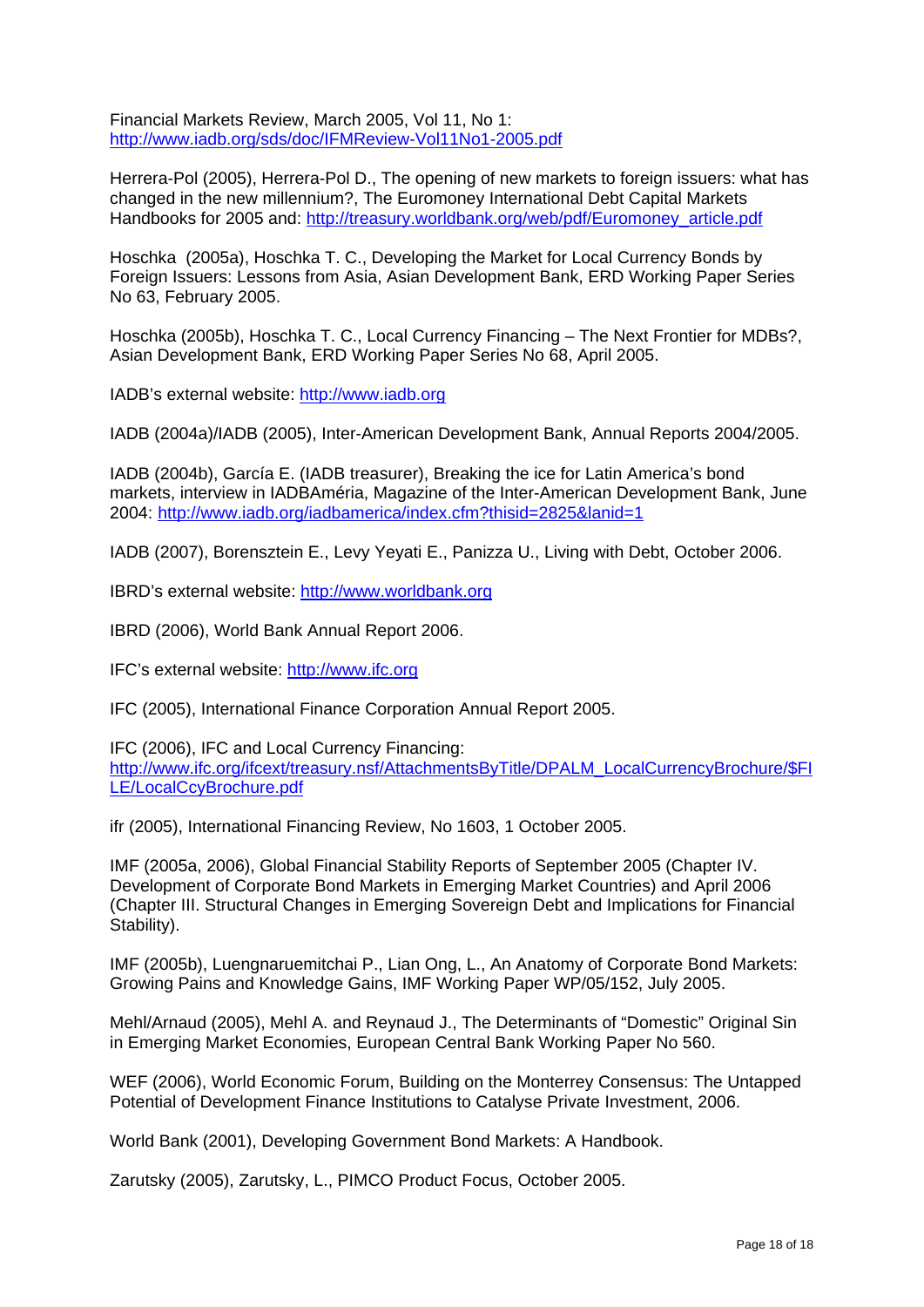#### **Data on local currency bond issuance by IFIs**<sup>53</sup>

Since the impact of IFIs' local currency bond issues on the development of domestic bond markets may depend *inter alia* on the number, size and characteristics of individual operations, this appendix presents some more detailed information on IFIs' local currency bond issues. The information is for the most part taken from the capital markets' or treasurers' sections of the external websites of the relevant IFIs and from their latest annual reports.

#### **Asian Development Bank (ADB)**

Since its establishment in 1966 the ADB has issued bonds in 23 markets. It was among the first of the IFIs to issue a local currency bond in a domestic market when it launched the socalled *"Samurai bond"* in *Japan* in *1970*. This was the first issue by a foreign and supranational entity in the Japanese yen market.<sup>54</sup> In the 1990s the ADB issued local currency bonds in *Hong Kong* (*199255*), *Korea* (*1995*, the so-called "*Arirang bond*") and **Taipei** (also 1995).<sup>56</sup> The "Arirang" and the new Taiwan dollar bonds were again the first issues by a foreign and supranational entity in these domestic bond markets. In *2004*, the ADB launched local currency bonds in the domestic bond markets of *India*, Hong Kong and *Singapore* (a simultaneous benchmark issue) as well as *Malaysia*. And in *2005*, the Bank issued local currency bonds in the domestic markets of *Thailand*, *China* (the so-called "*Panda bond*") and the *Philippines*. With the Indian rupee and Malaysian ringgit issues in 2004 and the Thai bath, Chinese renminbi and Philippine peso bonds in 2005, the ADB was again the first foreign issuer and the first supranational issuer in the respective domestic markets (in the case of the Panda bond the ADB was the first foreign issuer together with the IFC, see below).57

In 2005, the ADB raised *US\$4.0 billion* in medium and long-term funds,58 of which *23.3%* (or US\$924 million) were raised through issues in four EME currencies (South African rand, Chinese renminbi, Thai baht and Philippine peso); *6.8 %* (or US\$270 million) through issues in the currencies of the three emerging Asian countries. Total outstanding borrowings $59$  at the

<sup>53</sup> Data presented here cover information until end 2005/FY 2006. Inaugural or first international issues are marked in bold letters.

<sup>54</sup> The ADB's Samurai bond was a privately issued bond that was followed in the same year by a publicly issued bond from the World Bank.

<sup>55</sup> According to Herrera-Pol (2005), Hong Kong allowed foreigners to issue in Hong Kong dollars in the late 1980s, starting with IFIs. However, there is no information on which IFI was the first foreign issuer.

<sup>56</sup> For a record of local currency bond issuance by multilateral development banks (MDBs) and other foreign issuers in selected Asia-Pacific economies (Japan, Hong Kong, Australia, Korea and Singapore) see also Hoschka (2005a), p 4 ff.

<sup>&</sup>lt;sup>57</sup> A list of local currency bond issues by the ADB with details on individual issues (as of December 2004) can be found on its external website: http://www.adb.org/Bond-Investors/bp-local.asp. 58 Borrowings per year are reported in US dollars or the euro equivalent at the issue date.

<sup>&</sup>lt;sup>59</sup> Principal; includes short-term borrowings; before swaps; net of unamortised discounts/premiums and transition adjustments; embedded derivatives and FAS 133 adjustments.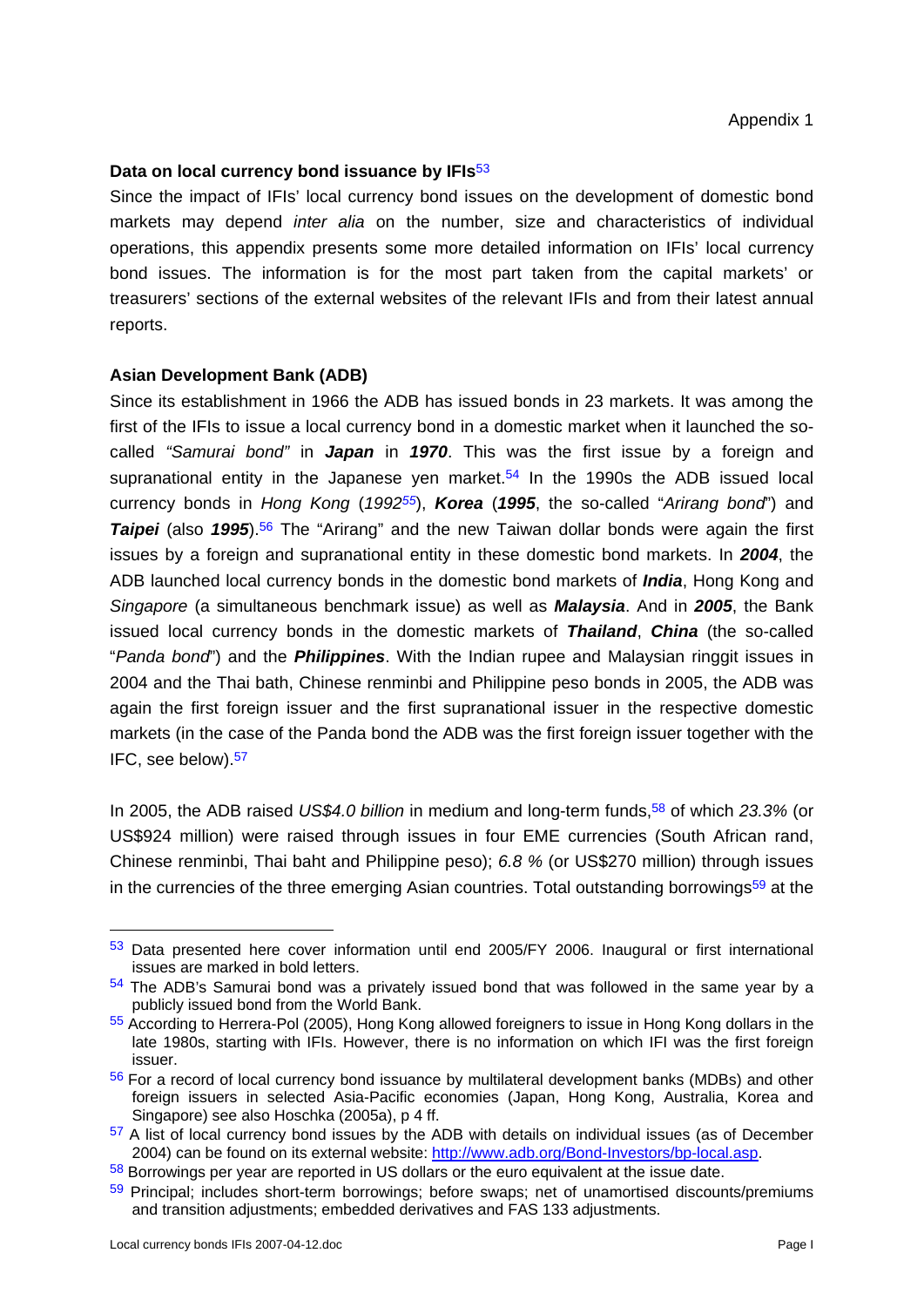end of December 2005 amounted to *US\$24.5 billion*, of which *6.7%* (or US\$1.6 billion) had been raised through issues in nine EME currencies (South African rand, new Taiwan dollar, Hong Kong dollar, Chinese renminbi, Singapore dollar, Indian rupee, Malaysian ringgit, Thai bath and Philippine peso); *4%* (or US\$971 million) through issues in the currencies of the eight emerging Asian countries. In terms of volume (new and outstanding), the South African rand was the most important local currency. 60

### **European Bank for Reconstruction and Development (EBRD)**

Unlike the ADB, the EBRD issues local currency bonds not only as "traditional" foreign bonds but also as Eurobonds and global bonds. Since its establishment in 1991, the bank has issued in 30 different currencies, including the currencies of the following countries of operation61: *Hungary* (first issue in *1994*), the *Czech Republic* (first issue in *1996*), *Poland* (first issue in *1998*), *Russia* (first issue in *1998*), *Estonia* (first and so far only issue in *1999*) and the *Slovak Republic* (first issue also in *1999*). Of these local currency issues the Hungarian forint bonds in 1994 and 1996, and the Russian rouble bond in 2005 were in the domestic markets; the Czech koruna, Estonian krona, Polish zloty, Slovak koruna as well as other Hungarian forint and Russian rouble bonds were Eurobonds or global bonds. With the *rouble bond* in *2005* the EBRD was the first foreign issuer in the Russian market.

The EBRD has also issued in "exotic" currencies (ie currencies of countries that are not countries of operation), including the Hong Kong dollar, South African rand, Korean won, Singapore dollar, Turkish lira, Mexican peso and new Taiwan dollar. The bank has also pioneered bond issues linked to the Turkish lira and to the Brazilian real.<sup>62</sup>

In 2005, the EBRD raised *€1.7 billion* in medium and long-term funds, of which *34.4%* (or €576 million) were raised through issues in four EME currencies (South African rand, Russian rouble, Mexican peso and new Turkish lira), *8.5%* (or €142 million) through issues in the currency of the one country of operation. Total outstanding debt $63$  at the end of December 2005 stood at *€14.9 billion*, of which *16.5%* (or €2.5 billion) had been raised through issues in nine EME currencies (South African rand, new Taiwan dollar, Czech koruna, Russian rouble, Hungarian forint, Mexican peso, new Turkish lira, Slovak koruna and Polish zloty); 2.5% (or €371 million) had been raised through issues in the currencies of the five countries of operation. As in the case of the ADB, in terms of volume, the South African rand was the most important local currency.

<sup>60</sup> For recent new and outstanding borrowings of the IFIs reviewed here see Tables 1 and 2 of this Appendix.

<sup>&</sup>lt;sup>61</sup> Countries of operation are Albania, Armenia, Azerbaijan, Belarus, Bosnia and Herzegovina, Bulgaria, Croatia, the Czech Republic, Estonia, Georgia, Hungary, Kazakhstan, the Kyrgyz Republic, Latvia, Lithuania, FYR Macedonia, Moldova, Poland, Romania, Russia, Serbia and Montenegro, the Slovak Republic, Slovenia, Tajikistan, Turkmenistan, Ukraine and Uzbekistan.

 $62$  A list of publicly issued bonds by the EBRD with details on individual issues can be found on its external website: http://www.ebrd.com/markets/issuance/index.htm.<br><sup>63</sup> Evidenced by certificates; principal at nominal value; includes short-term debt issuances that the

bank raises for cash management purposes); before swaps.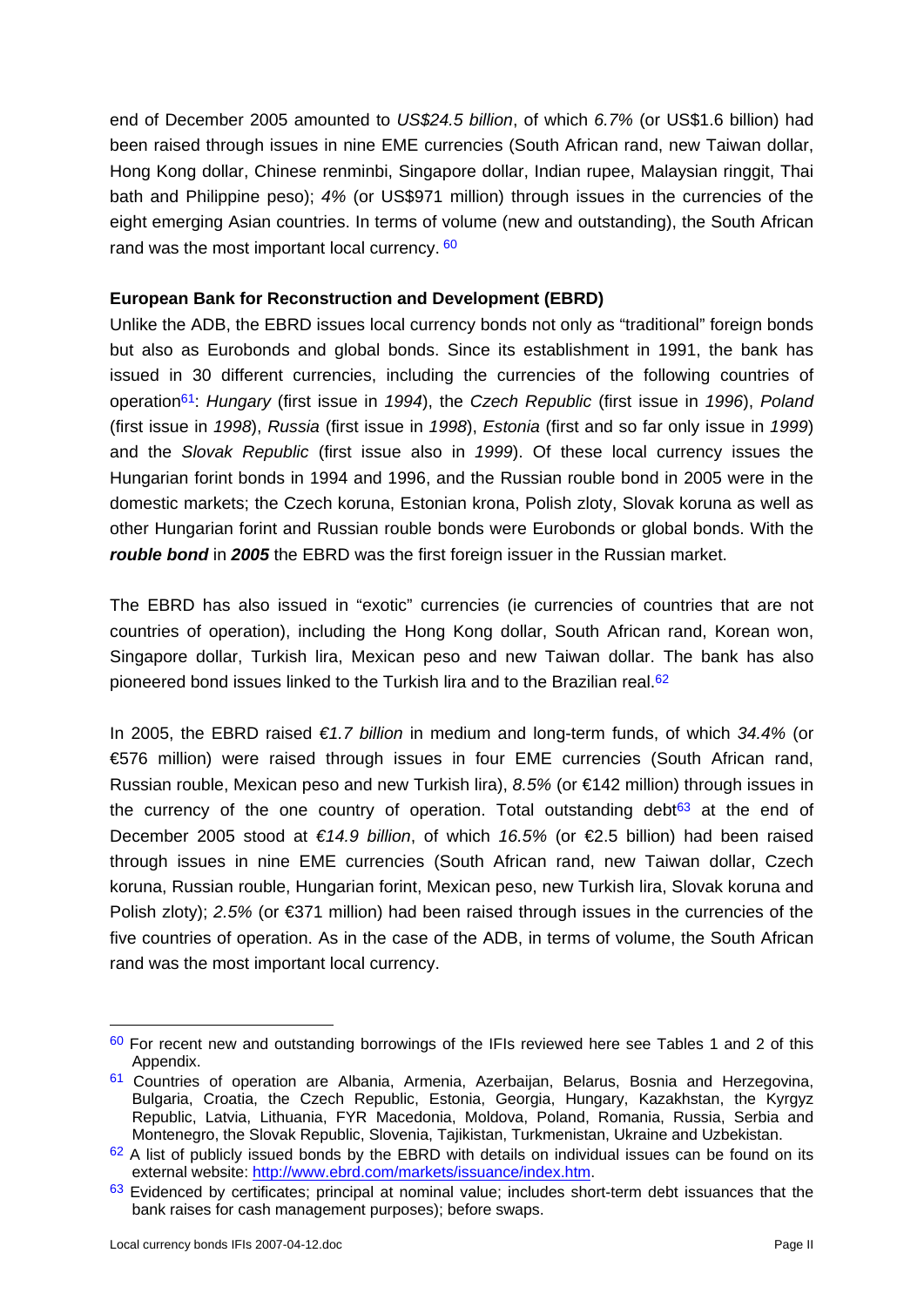#### **European Investment Bank (EIB)**

Like the EBRD, the EIB (established in 1958) issues local currency bonds in the domestic and in the international markets.<sup>64</sup> The EIB has taken a particular interest in issuing bonds in the local currencies of new EU member states: In *1988*, the EIB issued its first *Spanish peseta* and *Portuguese escudo* bonds in the domestic markets of Spain and Portugal (the so-called "*Matador*" and "*Caravela bonds*") and in *1994* it launched its first *Greek drachmae* bond in the Greek domestic market (the so-called "*Marathon bonds*"). The Caravela and Marathon bonds were the first issues by a foreign and supranational entity in the Portuguese and Greek domestic markets. In the case of the Matador bonds the EIB was one of the first foreign issuers (the first was EUROFIMA). $65$  In all three countries the EIB also introduced domestic debt issuance programmes. $66$  The EIB continued its focus on new EU member states and accession countries67 in *1996* when it issued its first *Czech koruna* bond in the international market. Only one year later the EIB launched its first domestic debt issuance programme in Hungary and issued its first *Hungarian forint* bond in the domestic market in *1998*. The Czech koruna and the Polish zloty debt issuance programmes were established in 1999 and 2001 (the Czech koruna programme was also augmented in 2003). When the Hungarian forint became convertible in June **2001**, the EIB was also the first foreign issuer to launch a **Hungarian forint bond** in the **international market**. In *2003*, the EIB issued its first *Slovak koruna* bond; and in *2004*, the *Maltese lira***,** the *Slovenian tolar*, the *Bulgarian lev* and the *Turkish lira* were added as currencies of issuance. Whereas issues in Czech korunas, Hungarian forints and Polish zlotys were made in the domestic and in the international markets, $68$  issues in Slovak korunas, Maltese lire, Slovenian tolars, Bulgarian levs and Turkish lire were made only in the international markets.<sup>69</sup> The Slovenian tolar and the Bulgarian lev bonds were the first issues in these currencies by a supranational entity; the tolar bond was also the longest dated tolar issue in the international market; and the lev

 $64$  On its external website the EIB does not distinguish between "traditional" foreign bonds, Eurobonds and global bonds but only between issues in the domestic markets and issues in the international markets.

 $65$  Herrera-Pol (2005) points out that IFIs have also been the first foreign issuers in the currencies from the former emerging capital markets of Norway, Finland, Denmark and Sweden. With the exception of the Finnish markka bond from the IFC, IFIs' external websites do not provide any further information on these issues.

<sup>&</sup>lt;sup>66</sup> Debt issuance programmes (DIPs) are contractual framework agreements between an issuer and a group of banks containing the regular issue documentation which is normally included in a new issue prospectus. Under a DIP, an issuer is authorised to make several issues with equal or different interest and maturity features within the limits of the total amount and the timeframe (of one or more years) stipulated in the DIP. See EIB (1999), p 19 (Glossary). The EIB notes that the use of these programmes results in considerable cost and time savings insofar as each new issue requires only the preparation of a "pricing supplement".

 $67$  The countries that joined the EU on 1 May 2004 are the Czech Republic, Cyprus, Estonia, Hungary, Latvia, Lithuania, Malta, Poland, Slovenia and the Slovak Republic. Currently, acceding countries are Bulgaria and Romania, and accession countries are Croatia and Turkey.

 $68$  Not all issuances in these currencies were conducted under the domestic debt issuance programmes.

<sup>69</sup> The first Turkish lira bond was a US\$79 million synthetic bond issue. The synthetic format had to be used because the large denominations of the TRL could not technically be handled by the international settlement systems. This difficulty was overcome on 1 January 2005 when the Turkish lira was redenominated by converting TRL 1 million into one new Turkish lira (TRY).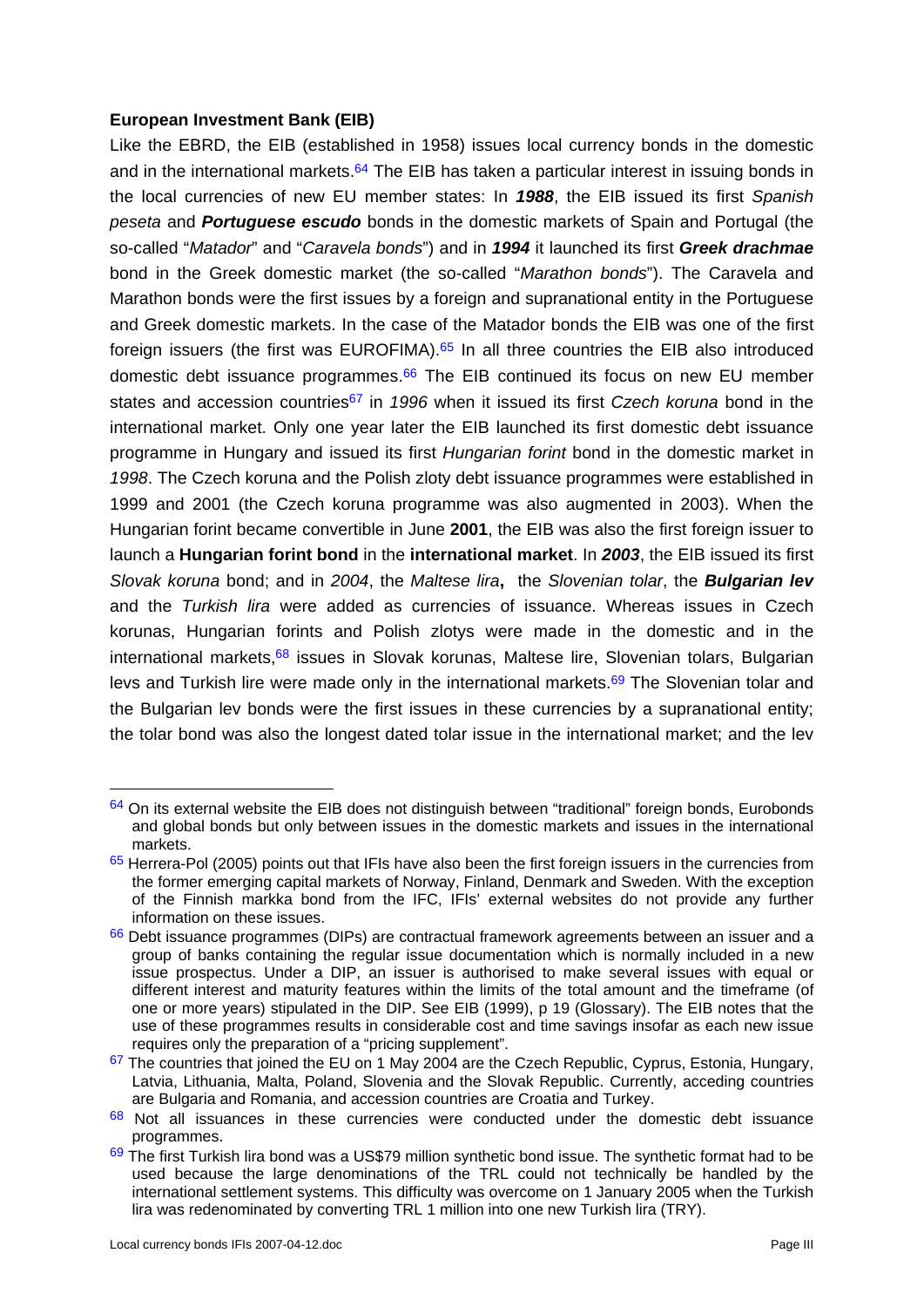bond was the first ever lev bond in the **international market**. Over recent years the EIB has become one of the largest non-government issuer in the region.

In addition to its activities in the new EU member states and accession countries, the EIB also wants to build up its presence in the capital markets of the European Union's partner countries in the Mediterranean region that benefit from the EIB's Facility for Euro-Mediterranean Investment and Partnership (FEMIP). Thus, the EIB recently issued a synthetic bond in *Egyptian pounds*. 70

Finally, the EIB has also issued in Botswana pulas, Brazilian reals (both synthetic issue), Hong Kong dollars, Mexican pesos, Russian roubles (synthetic issue), South African rand and new Taiwan dollars.71

In 2005, the EIB raised *€52.7 billion* through 362 transactions across 15 currencies: *4%* (or €2.1 billion) were raised through issues in five EME currencies (new Turkish lira, South African rand, Hungarian forint, Mexican peso and Polish zloty), *3.2%* (€1.7 billion) through issues in the currencies of the new member and acceding countries.<sup>72</sup> Total outstanding debts73 at the end of December 2005 stood at *€248.3 billion*, of which *3.2%* (or €7.9 billion) had been raised through issues in 12 EME currencies (South African rand, new Turkish lira, Hungarian forint, Czech koruna, Hong Kong dollar, new Taiwan dollar, Polish zloty, Mexican peso, Slovak koruna, Bulgarian lev, Maltese lira and Slovenian tolar); *1.9%* (or €4.8 billion) had been raised through issues in eight currencies of EMEs that are either new member states, accession or acceding countries or FEMIP countries. In terms of new borrowing volume, the new Turkish lira was the most important currency; in terms of outstanding borrowing this role fell to the South African rand (closely followed by the Hungarian forint, the Hong Kong dollar and the Czech koruna).

# **Inter-American Development Bank (IADB)**

The IADB, established in 1959 started issuing local currency bonds in 2000. Between 2000 and 2004, it issued in various local currencies, including Hong Kong dollars, Hungarian forints, new Taiwan dollars, Polish zlotys and South African rands.74 Recently, in *2004*, the

 $70$  The FEMIP was launched in 2002; territories and countries benefiting from the FEMIP are the Gaza Strip, the West Bank, Israel, Jordan, Lebanon, Morocco, Syria, Tunisia and Turkey.

<sup>71</sup> A list of recent issues by the EIB with details on individual issues (beginning January 2003) can be found on its external website: http://www.eib.eu.int/investor\_info/. Further information can be found for each individual FY in the relevant statistical reports; for FY 2005 see http://www.eib.eu.int/publications/publication.asp?publ=252.

 $72$  The EBRD's stated objective is to raise between 85% and 90% of total funding through issues in its three core currencies (euro, pound sterling and US dollar); in 2005 88% of total funding was raised through issues in these core currencies.

<sup>&</sup>lt;sup>73</sup> Evidenced by certificates; before swaps.

<sup>74</sup> Within its Euro Medium-Term Notes (MTN) Program, introduced in 1995, the IADB had also issued local currency bonds in South African rand (1996 and 1997), in Czech korunas (1997), Greek drachmae (1998 and 1999), Russian roubles (1998), Portuguese escudos (2000) and Polish zlotys (2000) in the international markets. In 1998 die IADB also issued a new Taiwan dollar bond which was the largest issue by a supranational in this currency.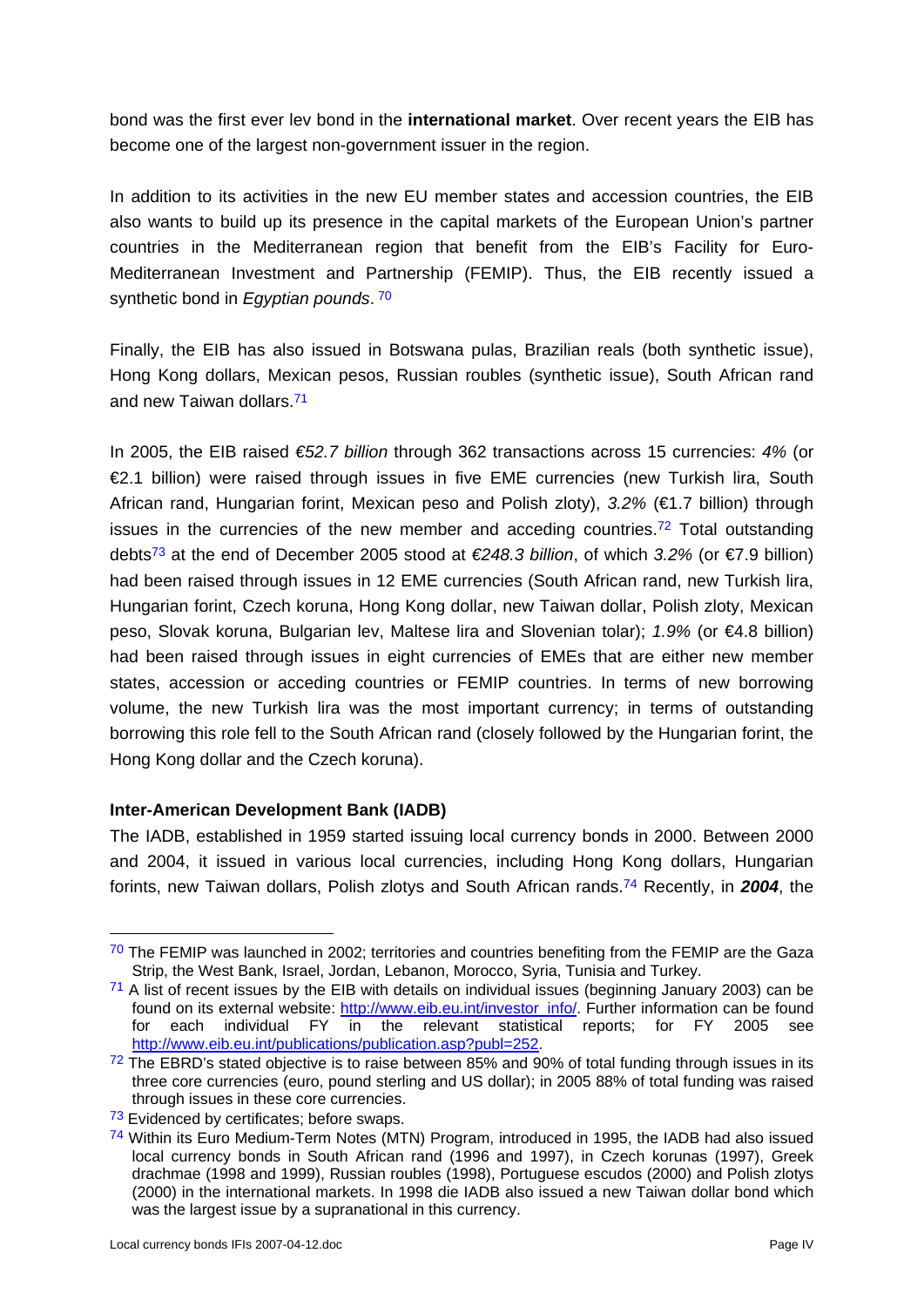IADB also began issuing bonds in the local currencies of Latin American countries.<sup>75</sup> Its first *Mexican peso* bond was issued as a global bond and represented the first international bond issue in the domestic capital market under the new financial regulatory framework adopted by Mexico in 2003.76 In the same year, the IADB issued its first *Brazilian real* bond and its first *Colombian peso* bond. The Brazilian real bond was issued in the form of a registered global bond and the Colombian peso bond was issued in Eurobond format.<sup>77</sup> The IADB emphasises that the bonds denominated in Mexican pesos and Brazilian real were the largest ever (in these currencies) executed by an international issuer. In *2005*, the IADB launched its first *Chilean peso* bond (in Eurobond format).78

In 2005, the IADB issued bonds with a total nominal value of *US\$4.9 billion*, of which *16.3%* (or US\$803 million) were issued in the currencies of four EMEs (Mexican pesos, South African rand, Colombian pesos and Chilean pesos); *10%* (or US\$496 million) were raised in the three Latin American countries' currencies. Total outstanding borrowings<sup>79</sup> at the end of December 2005 stood at *US\$46.4 billion*, of which *3.9%* (or US\$ 1.8 billion) had been raised in the currencies of seven EMEs (Mexican pesos, South African rand, Brazilian real, new Taiwan dollars, Colombian pesos, Hong Kong dollars and Chilean pesos); *2.4%* (or US\$1.1 billion) were raised in the four Latin American currencies. In terms of volumes (new and outstanding) the South African rand was the second most important currency.

# **International Bank for Reconstruction and Development – World Bank (IBRD)**

Since its inception in 1944 the World Bank has offered bonds and notes in over 42 different currencies. During the last decade, the World Bank has issued in 15 "non-core" or EME currencies of all regions: in Eastern Europe in Czech koruna (1995), Greek drachmae (1997), Polish zlotys (1997), Slovak koruna (1997), Hungarian forints (2002) and Turkish lira (2004); in East Asia in Philippine pesos (1997), Korean won (1997) and Malaysian ringgit (2005); in Africa in South African rand (1996); and in Latin America in Mexican pesos (2000), Chilean pesos (2000), Brazilian real (2002) and Colombian pesos. The World Bank traditionally issued bonds in non-core currencies as Eurobonds, however, more recently it has been issuing in domestic and global format: the issues in Malaysian ringgit and Colombian pesos were domestic issues, the issue in Korean won was an issue with a domestic and an offshore tranche. The Bank emphasises that it was the first foreign issuer in several EME currencies, including the *Korean won* in *1997*, the *Mexican peso* and the *Chilean peso* in *2000* and the *Brazilian real* in *2002* (an FX linked note) in the Eurobonds

<sup>&</sup>lt;sup>75</sup> Bonds were issued under the IADB's Global Debt Program.

 $76$  The global format enables settlement through EuroClear and Clearstream for international investors, and Indeval in Mexico. The bond was issued under New York law and listed in the Mexican and London stock exchanges.

 $77$  The Brazilian real bond was subject to selling restrictions in Brazil, unlike the preceding Mexican peso bond.

 $78$  A list of selected recent IADB bonds with details on individual issues (beginning July 1999) can be found on its external website: http://www.iadb.org/fin/list\_bonds.cfm. 79 Medium and long-term borrowings; before swaps; net of SFAS 133 bond hedge basis adjustments

and unamortised discounts.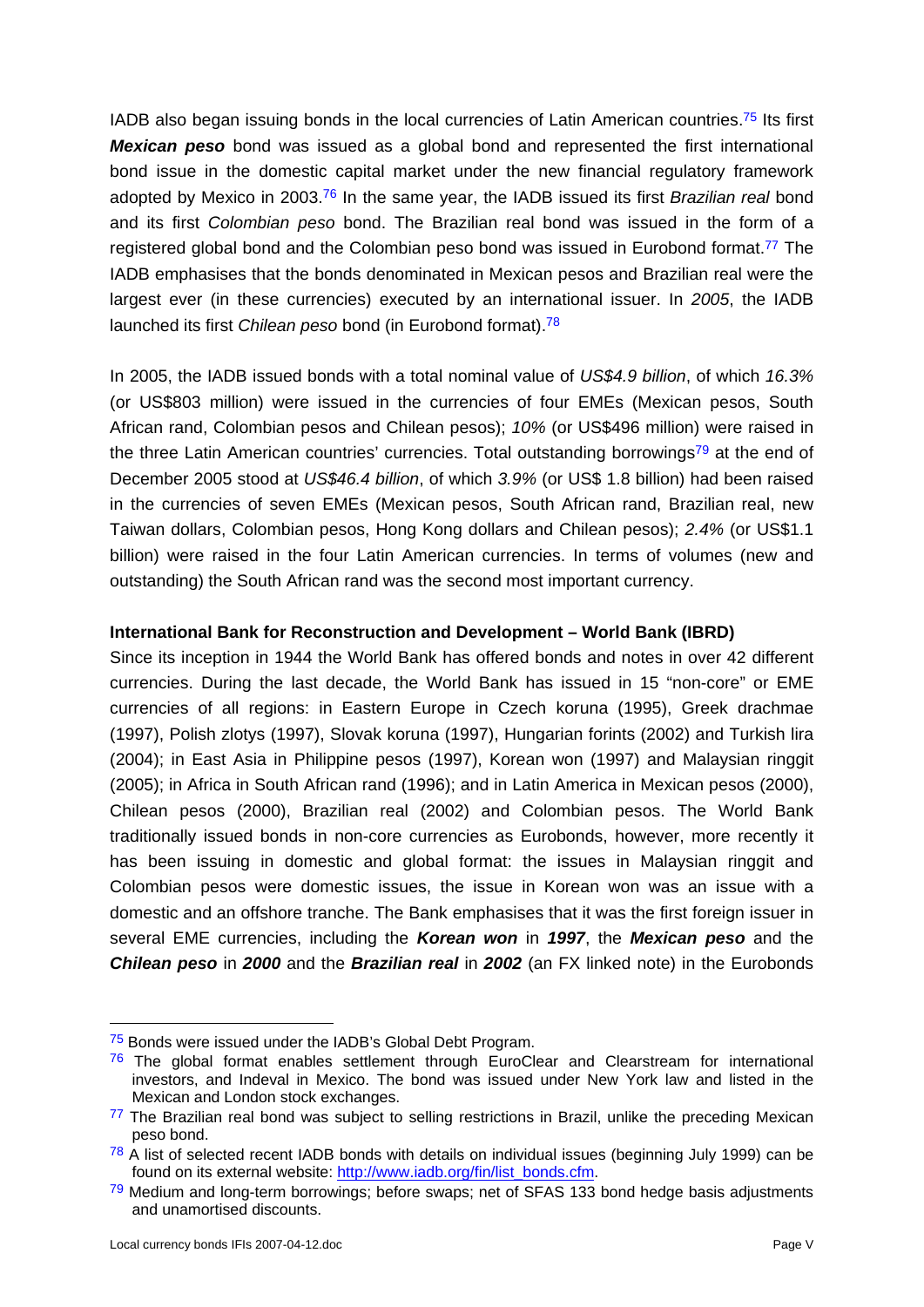market. In 2004, the World Bank also became the first foreign issuer to announce bonds denominated in the new Turkish lira 80

In fiscal year 2006 (1 July 2005 to 30 June 2006) total new medium and long-term funding amounted to *US\$9.5 billion*; *9.1%* (or US\$860 million) were raised through issues in four EME currencies (South African rand, Mexican pesos, New Turkish lira and Hungarian forints). In terms of volumes the South African rand was the most important EME currency. Total outstanding medium and long-term borrowings81 amounted to *US\$ 88.7 billion*, of which US\$56.3 billion had been raised in US dollars, Japanese yen and the euro.

## **International Finance Corporation (IFC)**

The IFC (established in 1956) started borrowing in its own name in the mid-1980s and has so far borrowed in 34 currencies. Many of these were the currencies of EMEs at the time the IFC first borrowed in them. The IFC lists under its "Emerging Markets Leadership Issues" domestic issues in *Spanish pesetas* (*1988*), *Hong Kong dollars* (*1992*), *Finnish markka* (*1998*), *Colombian pesos* (*2002*), *Peruvian nuevos soles* (*2004*), *Malaysian ringgit* (*2004*), *Moroccan dirhams* (*2005*) and *Chinese renminbi* (also *2005*); and hybrid/international issues in *Greek drachmae* (*1994*), *Portuguese escudos* (*1995*) and *Singapore dollars* (*1998*). For Euro ("offshore") issues the list comprises the *Czech koruna* (*1996*), *Polish zloty* (*1996*), *Slovak koruna* (*1996*), *South African rand* (*1996*), *Philippine peso* (*1997*) and *Russian rouble* (*1998*).

The IFC emphasises that it was the first, or among the first, non-residents to issue in many currencies including Spanish pesetas, Hong Kong dollars, Colombian pesos, Malaysian ringgit, Portuguese escudos, Greek drachmae and Singapore dollars in the respective domestic markets; and in Czech korunas, Philippine pesos and Polish zlotys in the Eurobond markets. The IFC also notes that the Malaysian ringgit issue was the first local currency borrowing by a supranational under Islamic finance principles and that the **2005** issues in **Moroccan dirhams** and **Chinese renminbi** were the first issues by a foreign and supranational entity in these domestic markets (in the case of the domestic RMB bond together with the ADB; see above).

In fiscal year 2006 (1 July 2005 to 30 June 2006), the IFC borrowed *US\$1.8 billion* in the international capital markets; *15%* (or US\$270 million) were raised through issues in two EME currencies (Chinese renminbi and South African rand). Borrowings outstanding  $82$  in FY 2006 amounted to *US\$16.2 billion*, of which *11.2%* (or US\$1.8 billion) had been raised through issues in the currencies of seven EMEs (South African rand, Hong Kong dollars, Colombian pesos, Chinese renminbi, Malaysian ringgit, Moroccan dirhams and Peruvian

<sup>80</sup> A list of selected recent World Bank bonds with detailed information on individual issues (beginning September 2001 and as of December 2005) can be found on its external website: http://treasury.worldbank.org/Services/Capital+Markets/index.html. 81 Principal at face value; before swaps; net of premiums/discounts.

<sup>82</sup> Market borrowings, principal at face value, before swaps, net of unamortised issue premiums and discounts.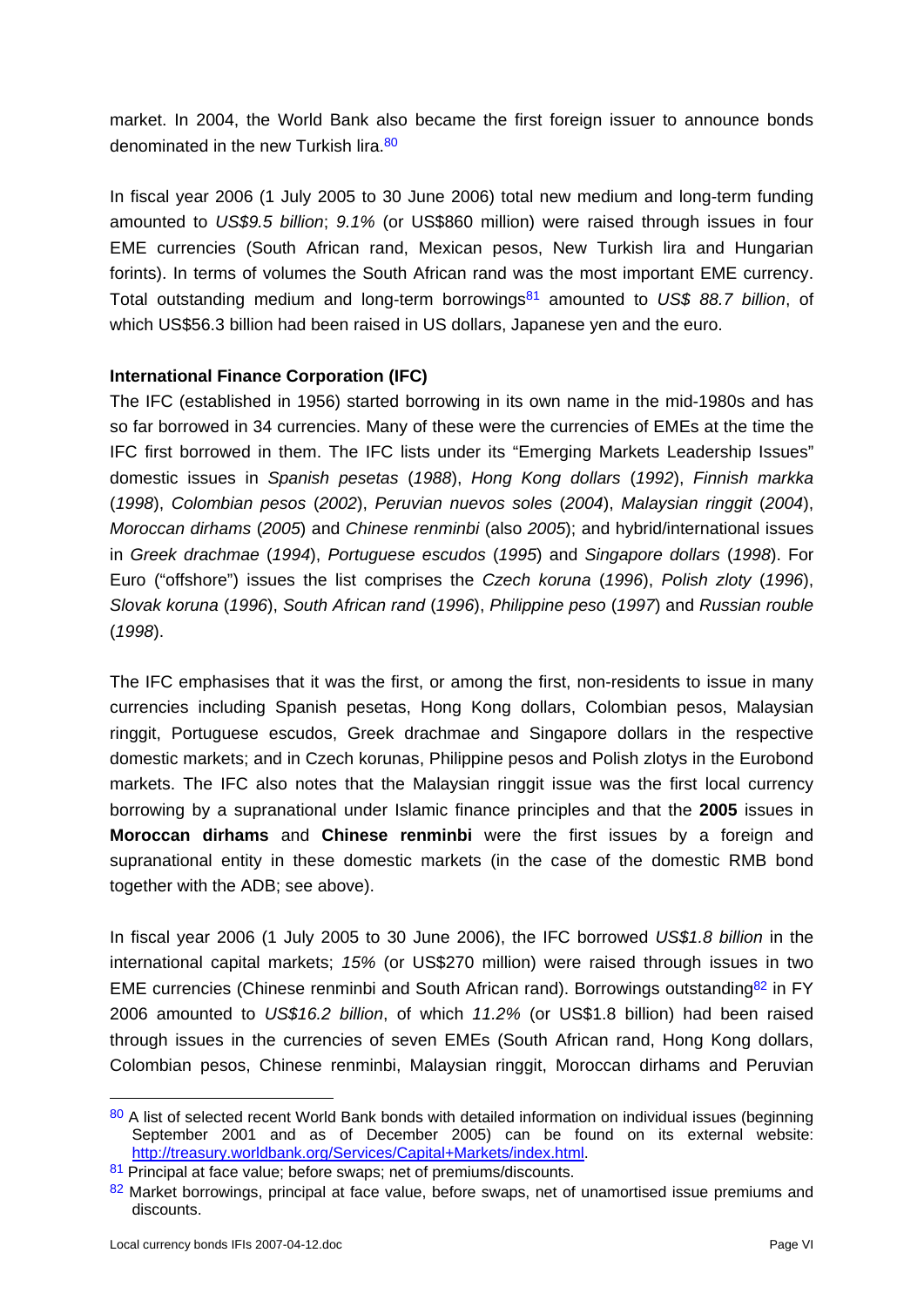nuevos soles); 4.2% (or US\$672 million) had been raised through issues in EME currencies other than the South African rand and the Hong Kong dollar.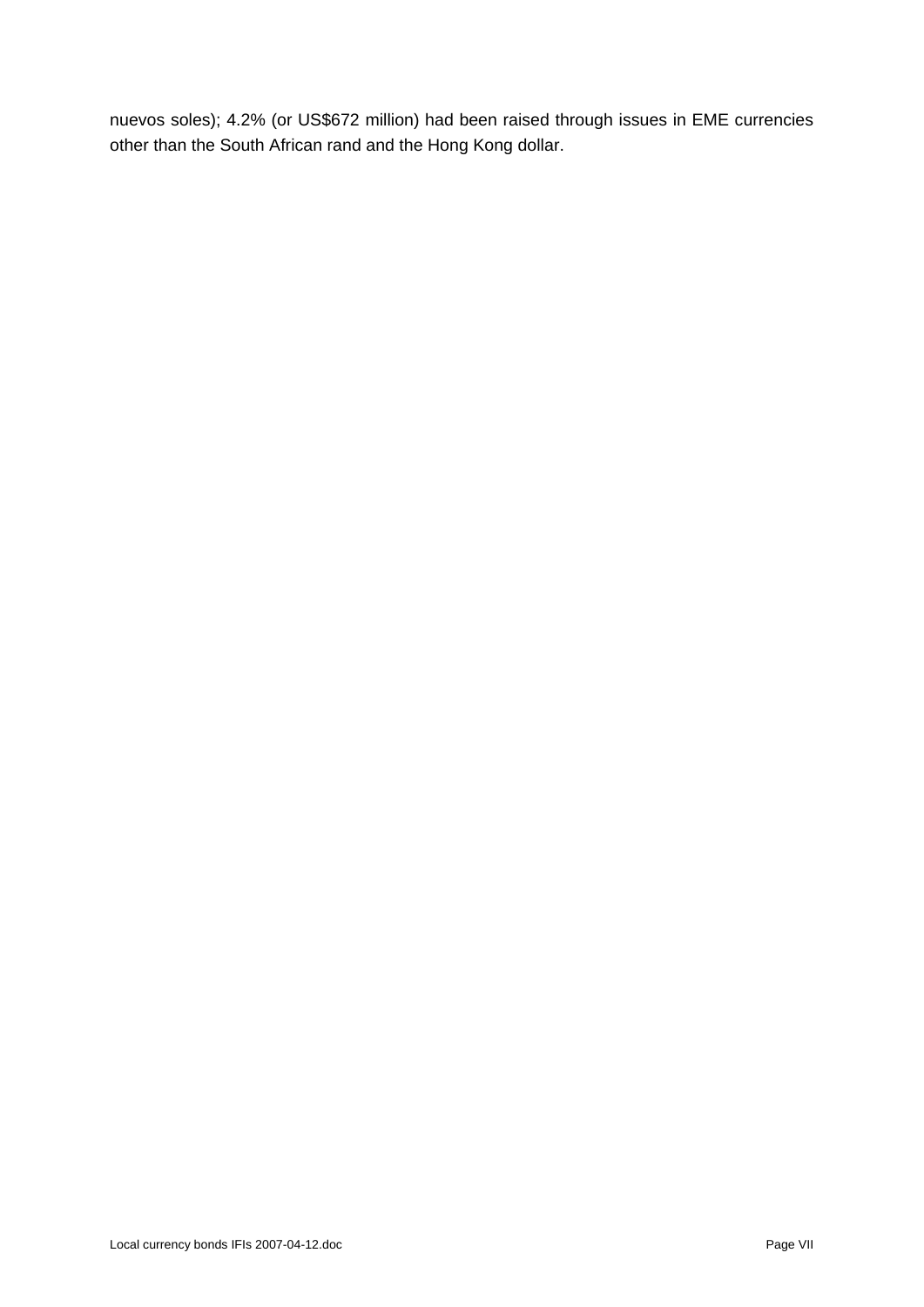#### **Table 1. New borrowings (before swaps)**

|                            |            | <b>ADB</b>             | IADB <sup>2</sup>                   | IBRD <sup>3</sup>             | IFC <sup>4</sup>              | EBRD <sup>5</sup>                | EIB <sup>6</sup>                 |
|----------------------------|------------|------------------------|-------------------------------------|-------------------------------|-------------------------------|----------------------------------|----------------------------------|
|                            |            |                        |                                     | FY 2006                       | <b>FY 2006</b>                |                                  |                                  |
|                            |            | 2005                   | 2005                                | (1 July 2005 to 30 June 2006) | (1 July 2005 to 30 June 2006) | 2005                             | 2005                             |
|                            |            | in US\$ million equiv. | in US\$ million equiv. 8            | in US\$ million equiv. 8      | in US\$ million equiv. 8      | in $\epsilon$ million equiv. $8$ | in $\epsilon$ million equiv. $8$ |
|                            |            | medium and long-term   | medium and long-term                | medium and long-term          |                               | medium and long-term             |                                  |
|                            |            | borrowings             | borrowings at face value borrowings |                               | borrowings                    | funds                            | borrowings signed and raised     |
| Australian dollar          | <b>AUD</b> |                        | 1.111.0                             | 2.537,9                       |                               |                                  | 756,0                            |
| <b>Bulgarian lev</b>       | <b>BGN</b> | ./.                    |                                     |                               | $\overline{\mathcal{L}}$      | ./.                              | ./.                              |
| Canadian dollar            | CAD        |                        |                                     | 10.7                          |                               |                                  |                                  |
| Chilean peso               | <b>CLP</b> | J                      | 66.0                                |                               | ./.                           | ./.                              | ./.                              |
| Colombian peso             | COP        | ./                     | 72,0                                |                               | ./.                           | ./.                              | ./.                              |
| Czech koruna               | <b>CZK</b> | J                      | J.                                  |                               | $\overline{\mathcal{L}}$      | ./.                              | ./.                              |
| Euro                       | <b>EUR</b> |                        |                                     | 176,8                         | 36,0                          | 325,0                            | 19.637,0                         |
| <b>Hong Kong dollar</b>    | <b>HKD</b> | ./                     | J.                                  |                               |                               |                                  | J.                               |
| <b>Hungarian forint</b>    | <b>HUF</b> | ./.                    | J.                                  | 28,6                          | ./.                           | ./.                              | 236,0                            |
| Icelandic kronur           | <b>ISK</b> |                        | 79,0                                | 48.8                          |                               |                                  | 243,0                            |
| <b>Indian rupee</b>        | <b>INR</b> | ./.                    | J.                                  |                               | $\overline{\mathcal{L}}$      | ./.                              | ./.                              |
| Japanese yen               | JPY        | 368,0                  | 199,C                               | 731,0                         | 252,0                         | 166,0                            | 1.423,0                          |
| Malaysian ringgit          | <b>MYR</b> | ./                     |                                     |                               |                               |                                  | ./.                              |
| <b>Mexican peso</b>        | <b>MXN</b> | J.                     | 358,0                               | 299,7                         | ./.                           | 65,0                             | 183,0                            |
| Moroccan dirham            | <b>MAD</b> | ./                     | J.                                  |                               | ./.                           | ./.                              | ./.                              |
| <b>New Taiwan dollar</b>   | <b>TWD</b> | ./.                    | J.                                  |                               | ./.                           |                                  | ./.                              |
| <b>New Turkish lira</b>    | <b>TRY</b> | ./                     |                                     | 147,5                         |                               | 29,0                             | 1.375,0                          |
| New Zealand dollar         | <b>NZD</b> | 338,4                  | 1.086,0                             | 2.113,5                       | 72,0                          | 511,0                            | 1.135,0                          |
| Norwegian krona            | <b>NOK</b> |                        |                                     |                               |                               |                                  | 38,0                             |
| Peruvian soles nuevos      | PEN        | ./.                    | J.                                  |                               | ./.                           | ./.                              | ./.                              |
| Philippine peso            | PHP        | 45,5                   | J.                                  |                               |                               | J                                | ./.                              |
| <b>Polish zloty</b>        | <b>PLN</b> | ./.                    | J.                                  |                               |                               | ./.                              | 73,0                             |
| Pound sterling             | <b>GBP</b> |                        | ./.                                 |                               |                               |                                  | 11.681,0                         |
| Renminbi                   | <b>RMB</b> | 123,6                  | J.                                  |                               | 144,0                         | ./.                              | ./.                              |
| <b>Russian rouble</b>      | RUB        | ./                     | ./.                                 |                               |                               | 142,0                            | ./.                              |
| Saudi Arabian riyal        | <b>SAR</b> | ./                     | J.                                  |                               |                               | ./.                              | ./.                              |
| Singapore dollar           | <b>SGD</b> | ./                     | ./.                                 |                               | $\cdot$                       | J                                | ./.                              |
| Slovak koruna              | <b>SKK</b> | ./.                    | ./.                                 |                               |                               | ./.                              | ./.                              |
| Slovenian tolar            | ST         | ./                     | ./.                                 |                               |                               |                                  | $\frac{1}{2}$                    |
| South African rand         | <b>ZAR</b> | 654,3                  | 307,0                               | 384,5                         | 126,0                         | 340,0                            | 251,0                            |
| Swedish krona              | <b>SEK</b> |                        |                                     |                               |                               |                                  | 174,0                            |
| Swiss franc                | CHE        |                        |                                     |                               | 18,0                          |                                  | 709,0                            |
| Thai baht                  | THB        | 100.8                  | ./.                                 |                               |                               |                                  | ./.                              |
| US dollar                  | <b>USD</b> | 2.335,0                | 1.659,0                             | 3.002,9                       | 1.152.0                       | 97.0                             | 14.785,0                         |
| Sum                        |            | 3.965,5                | 4.937,0                             | 9.492,1                       | 1.800,0                       | 1.675,0                          | 52.699,0                         |
| <b>Sum EMEs</b>            |            | 924.2                  | 803.0                               | 860.3                         | 270,0                         | 576.0                            | 2.118,0                          |
| <b>Share EMEs in total</b> |            | 23,3                   | 16,3                                | 9,1                           | 15,0                          | 34,4                             | 4,0                              |
| Subsums                    |            | 269.9                  | 496,0                               | 475.8                         | 144.0                         | 142,0                            | 1.684,0                          |
| Share of subsums           |            |                        |                                     |                               |                               |                                  |                                  |
| in total                   |            | 6,8                    | 10.0                                | 5.0                           | 8.0                           | 8.5                              | 3,2                              |

(Sum includes US\$930 million in other currencies)

1 ADB Quarterly Treasury Reports; US\$ equiv. at ADB's exchange rates effective on the date on which the terms of the borrowing were determined by the President/Vice-President/Treasurer.

2 IADB Annual Report 2005.

 $3$  Treasury data 2006 (trade date basis).

4 IFC Annual Report 2006. Figures are rounded.

5 EBRD external website; Figures are rounded.

<sup>6</sup> EIB Annual Report 2005.<br><sup>7</sup> Subsums are sums for emerging Asia in the case of the ADB, for Latin American countries in the case of the IADB, for countries of operation in the case of the EBRD and for new member,<br>access succession and acceding countries as well as FEMIP countries in the case of the EIB. For the IFC a subsum is computed for EMEs excluding Hong Kong and South Africa.<br><sup>8</sup> For borrowings in US\$ or € equiv.: at exchange rates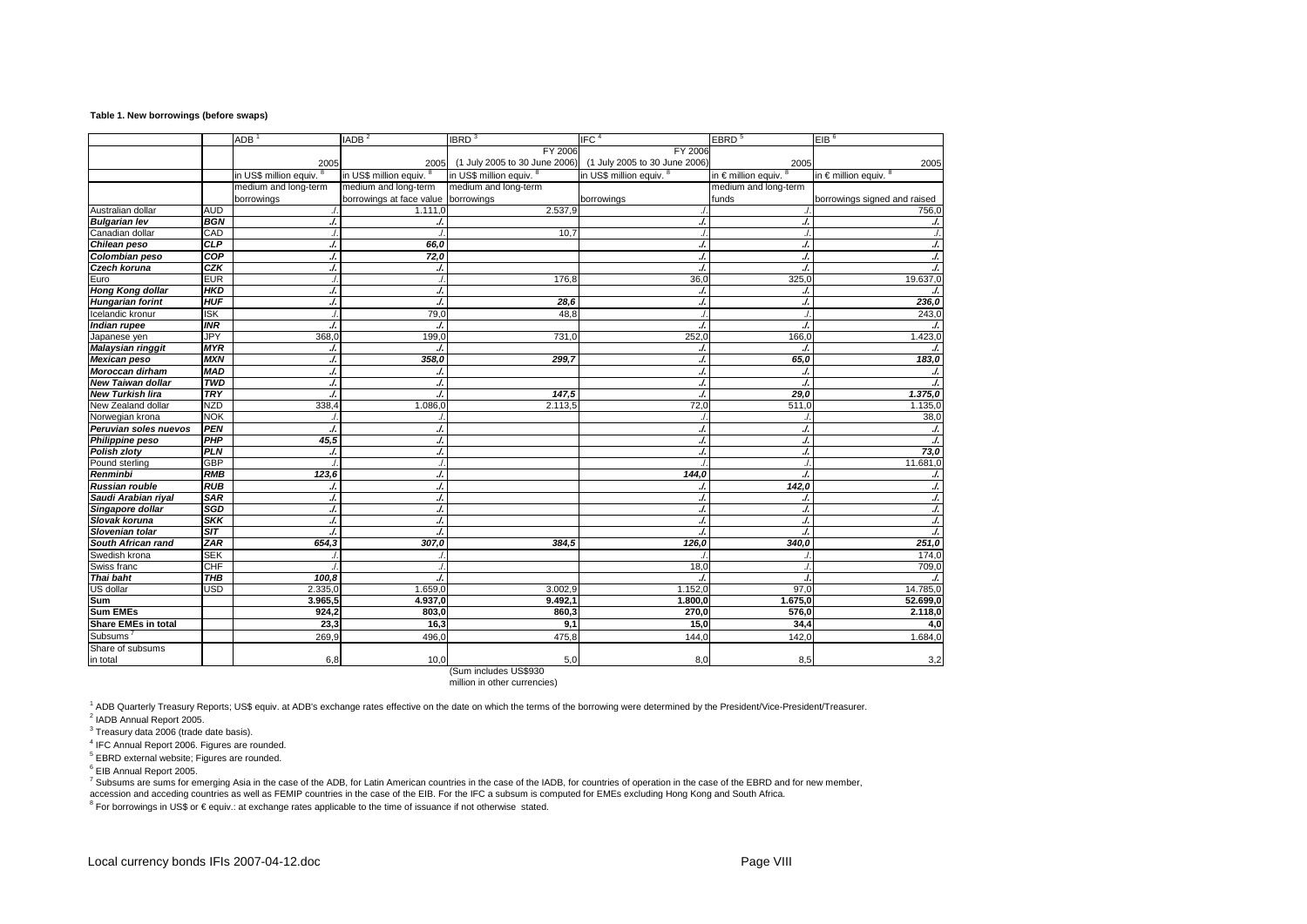#### **Table 2. Outstanding borrowings (before swaps)**

|                          |            | ADB                               | <b>IADB</b>                                   | <b>IBRD</b>                | <b>IFC</b>                         | <b>EBRD</b>                | EIB                        |
|--------------------------|------------|-----------------------------------|-----------------------------------------------|----------------------------|------------------------------------|----------------------------|----------------------------|
|                          |            | 31 December 2005                  | 31 December 2005                              | end FY 2006 (30 June 2006) | end FY 2006 (30 June 2006)         | 31 December 2005           | 31 December 2005           |
|                          |            | in US\$ million equiv.            | in US\$ million equiv.                        | in US\$ million equiv.     | in US\$ million equiv.             | in € million equiv.        | in € million equiv.        |
|                          |            |                                   |                                               |                            |                                    | debts evidenced            | debts evidenced            |
|                          |            | summary statement                 |                                               |                            |                                    | by certificates (includes  | by certificates (includes  |
|                          |            | of borrowings (incl. short-term); | medium- and long-term   medium- and long-term |                            | outstanding market                 | short-term debt issuance); | short-term debt issuance); |
|                          |            | principal outstanding 1           | borrowings <sup>2</sup>                       | borrowings                 | borrowings, principal <sup>3</sup> | principle outstanding 4    | principle outstanding      |
| Australian dollar        | <b>AUD</b> | 1.781.1                           | 5.035,0                                       |                            | 397,0                              | 939,7                      | 2.365,1                    |
| <b>Brazilian real</b>    | <b>BRL</b> | $\cdot$                           | 321,0                                         |                            | $\overline{1}$                     | ./.                        |                            |
| <b>Bulgarian lev</b>     | <b>BGN</b> |                                   |                                               |                            | $\overline{1}$                     | $\Lambda$                  | 51,1                       |
| Canadian dollar          | CAD        | 516,8                             | 2.664,0                                       |                            | 276.0                              | 36,8                       | 400,7                      |
| Chilean peso             | <b>CLP</b> |                                   | 70,0                                          |                            |                                    |                            |                            |
| Colombian peso           | COP        | J                                 | 113,0                                         |                            | 235,0                              | $\overline{ }$             |                            |
| Czech koruna             | CZK        | $\overline{a}$                    |                                               |                            |                                    | 138.0                      | 1.232,4                    |
| Danish krona             | <b>DKK</b> |                                   |                                               |                            |                                    |                            | 53,6                       |
| Euro                     | <b>EUR</b> | 1.300,4                           | 3.747,0                                       | 10.798,0                   | 475,0                              | 1.615.                     | 97.603,5                   |
| Gold bullion             |            |                                   |                                               |                            |                                    | 138.7                      |                            |
| Hong Kong dollar         | <b>HKD</b> | 167,6                             | 97,0                                          |                            | 552,0                              |                            | 715,0                      |
| <b>Hungarian forint</b>  | <b>HUF</b> |                                   | $\overline{1}$                                |                            | ./                                 | 81,1                       | 1.265,5                    |
| Icelandic kronur         | <b>ISK</b> |                                   | 79,0                                          |                            | $\overline{1}$                     |                            | 241,4                      |
| <b>Indian rupee</b>      | <b>INR</b> | 111,1                             | J.                                            |                            | ./.                                | ./.                        |                            |
| Japanese yen             | JPY        | 3.779,3                           | 2.798,0                                       | 13.677,0                   | 4.174.0                            | 2.691,0                    | 7.082,9                    |
| <b>Malaysian ringgit</b> | <b>MYR</b> | 105,8                             |                                               |                            | 136,0                              | ./.                        |                            |
| <b>Maltese lira</b>      | <b>MTL</b> | J                                 | $\sqrt{2}$                                    |                            |                                    | $\overline{\phantom{a}}$   | 23,3                       |
| <b>Mexican peso</b>      | <b>MXN</b> | J                                 | 625,0                                         |                            |                                    | 67,4                       | 191,0                      |
| Moroccan dirham          | <b>MAD</b> |                                   |                                               |                            | 114,0                              |                            |                            |
| <b>New Taiwan dollar</b> | <b>TWD</b> | 213,2                             | 152,0                                         |                            | $\cdot$                            | 453,1                      | 693,0                      |
| <b>New Turkish lira</b>  | <b>TRY</b> |                                   |                                               |                            | ./                                 | 31,4                       | 1.449,9                    |
| New Zealand dollar       | <b>NZD</b> | 319,2                             | 2.382,0                                       |                            | 242,0                              | 576,1                      | 1.576,1                    |
| Norwegian krona          | <b>NOK</b> |                                   |                                               |                            |                                    |                            | 425,8                      |
| <b>Peruvian soles</b>    |            |                                   |                                               |                            |                                    |                            |                            |
| nuevos                   | <b>PEN</b> |                                   |                                               |                            | 46,0                               |                            |                            |
| Philippine peso          | PHP        | 31,2                              | $\cdot$                                       |                            | ./.                                | $\cdot$                    |                            |
| Polish zloty             | <b>PLN</b> |                                   |                                               |                            |                                    | 14,0                       | 621,5                      |
| Pound sterling           | <b>GBP</b> | 316.                              | 2.319,0                                       |                            | 1.712,0                            | 2.607,5                    | 58.797,5                   |
| Renminbi yuan            | <b>RMB</b> | 123,9                             |                                               |                            | 141,0                              |                            |                            |
| Russian rouble           | <b>RUB</b> |                                   |                                               |                            |                                    | 121,9                      |                            |
| Singapore dollar         | SGD        | 120.3                             | ./                                            |                            | ./.                                |                            |                            |
| Slovak koruna            | <b>SKK</b> |                                   |                                               |                            | $\overline{1}$                     | 16.1                       | 105,1                      |
| Slovenian tolar          | ST         |                                   | $\overline{1}$                                |                            | $\overline{\phantom{a}}$           |                            | 16,7                       |
| South African rand       | <b>ZAR</b> | 677,1                             | 450,0                                         |                            | 589,0                              | 1.529,6                    | 1.501,6                    |
| Swedish krona            | <b>SEK</b> |                                   |                                               |                            |                                    |                            | 954.9                      |
| Swiss francs             | CHF        | 525,3                             | 760.0                                         |                            | 91 <sub>c</sub>                    |                            | 2.958,0                    |
| Thai baht                | THB        | 97.5                              |                                               |                            |                                    |                            |                            |
| US dollar                | USD        | 14.267,9                          | 24.821,0                                      | 31.855,0                   | 6.980,C                            | 3.827,8                    | 67.957,6                   |
| Sum                      |            | 24.454.0                          | 46.433.0                                      | 88.751.0                   | 16.160.0                           | 14.885.3                   | 248.283,2                  |
| <b>Sum EMEs</b>          |            | 1.647,8                           | 1.828,0                                       |                            | 1.813,0                            | 2.452,6                    | 7.866,0                    |
| Share EMEs in total      |            | 6,7                               | 3,9                                           |                            | 11,2                               | 16,5                       | 3,2                        |
| <b>Subsums</b>           |            | 970,7                             | 1.129, C                                      |                            | 672,0                              | 371,1                      | 4.765,5                    |
| <b>Share of subsums</b>  |            |                                   |                                               |                            |                                    |                            |                            |
| in total                 |            | 4,0                               | 2,4                                           |                            | 4,2                                | 2,5                        | 1,9                        |

Sum includes US\$ 32.4 billion in other currencies

Source: Annual Reports.

1 Net of unamortised discounts/premiums and transition adjustments; embedded derivatives and FAS 133 adjustment.

<sup>2</sup> Net of SFAS 1333 bond hedge basis adjustments and unamortised discouts.

<sup>3</sup> Net of premiums/discounts.

4 Nominal value.

outh and such are sums for emerging Asia in the case of the ADB, for Latin American countries in the case of the IADB, for countries of operation in the case of the EBRD and for new member, accession and acceding countries as well as FEMIP countries in the case of the EIB. For the IFC a subsum is computed for EMEs excluding Hong Kong and South Africa.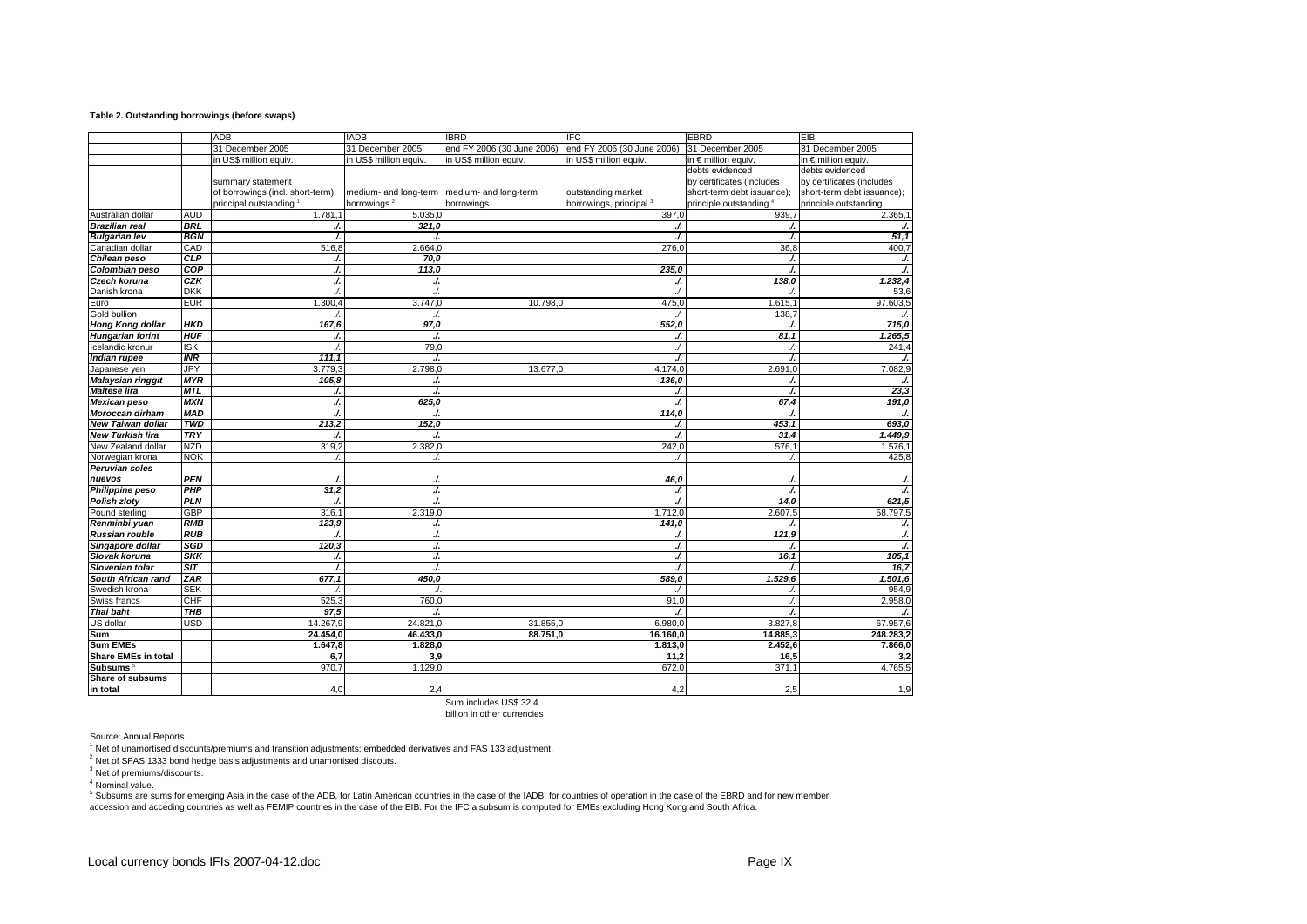

International bonds and notes: breakdown by regions and sectors of issuers for 2006:

Currencies include: the Brazilian real, the Chilean peso, the Colombian peso, the Mexican peso and the Peruvian new sol; the China renminbi, the Indonesian rupiah, the India rupee, the Korean won, the Malaysian ringgit, the Philippine peso, the Thailand bath and the new Taiwan dollar; the Czech koruna, the Hungarian forint, the Polish zloty, the Russian rouble and the new Turkish lira; and the South African rand.

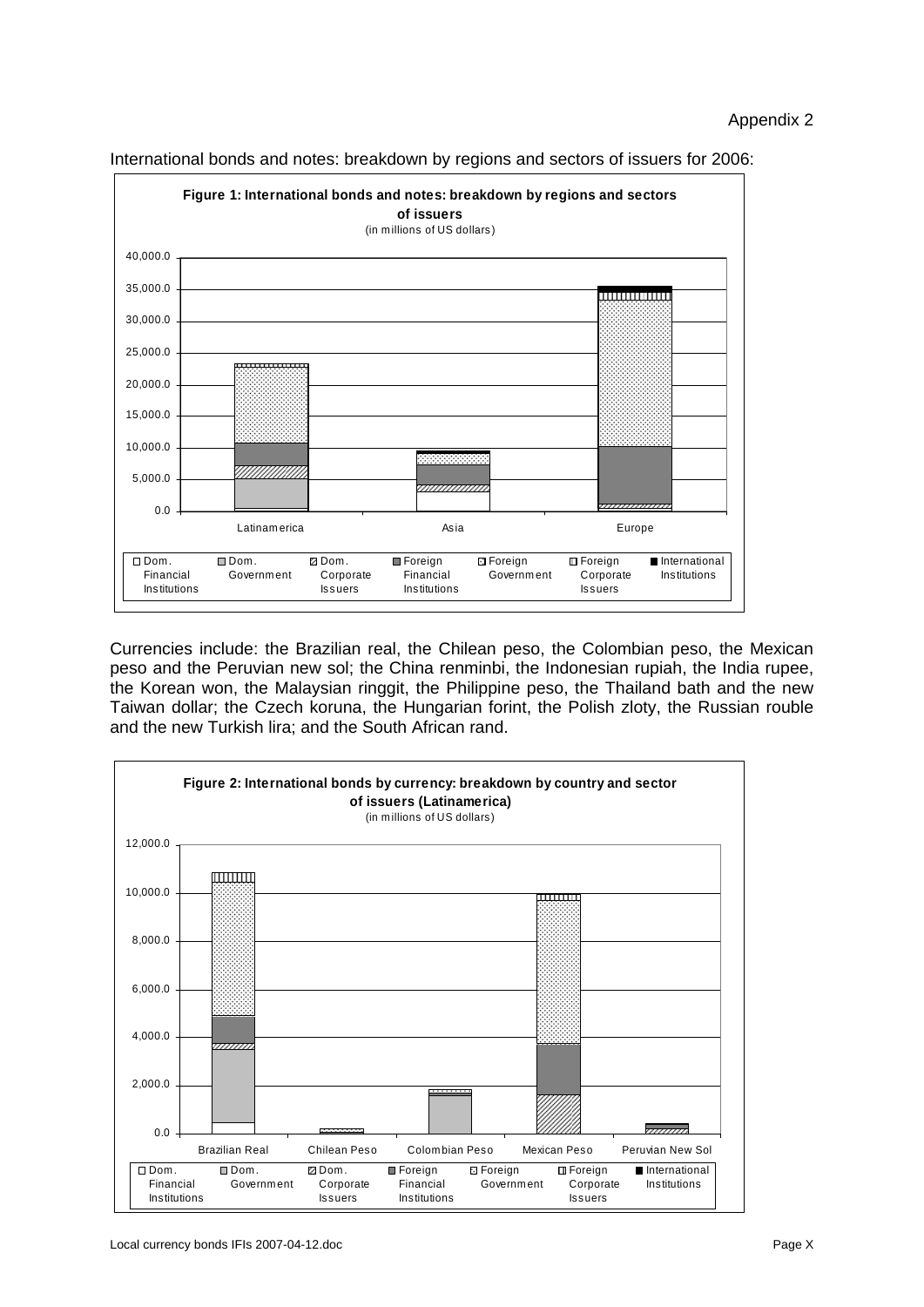



Source: Dealogic, Euroclear, ICMA, Thomson Financial Securities Data, BIS. The data has been kindly provided by Swapan Pradhan (BIS).